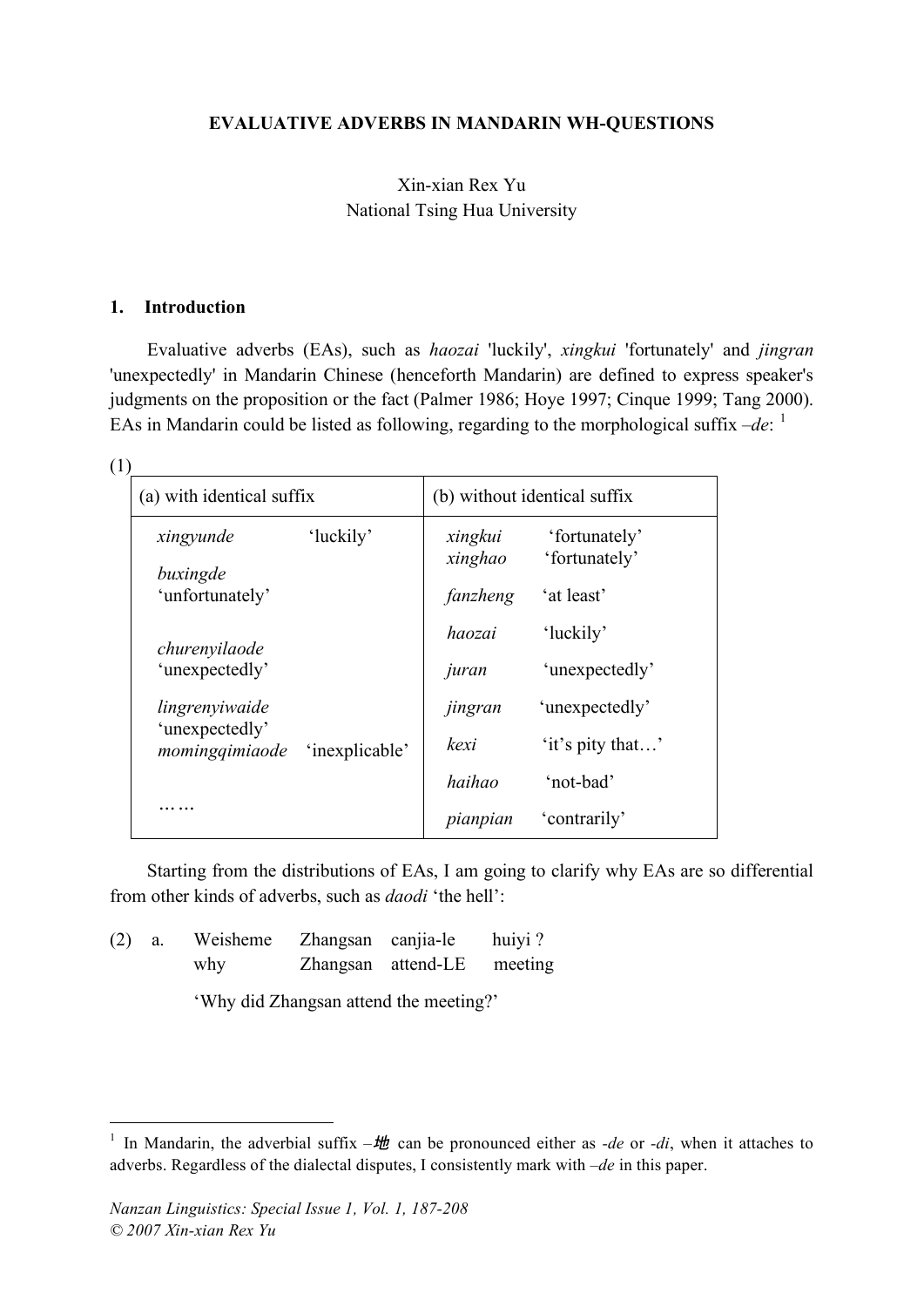|     | b.             | Daodi weisheme Zhangsan canjia-le huiyi?<br>the hell why Zhangsan attend-LE meeting                                                              |
|-----|----------------|--------------------------------------------------------------------------------------------------------------------------------------------------|
|     |                | 'Why the hell did Zhangsan attend the meeting?'                                                                                                  |
|     | $c_{-}$        | * <b>Haozai</b> weisheme Zhangsan canjia-le huiyi?<br>luckily why Zhangsan attend-LE meeting                                                     |
| (3) | a.             | Lisi ai-shang-le shei?<br>Lisi loved who<br>'Who did Lisi fall in love with?'                                                                    |
|     | b.             | Daodi Lisi ai-shang-le shei?<br>the hell Lisi loved<br>who<br>'Who the hell did Lisi fall in love with?'                                         |
|     | $\mathbf{c}$ . | Kanlai Lisi ai-shang-le shei.<br>seemingly Lisi loved who                                                                                        |
|     | d.             | 'Lisi seems to have fallen in love with somebody.' (Xu 1990:358)<br>* <b>Xingkui</b> Lisi ai-shang-le shei ?/.<br>fortunately Lisi loved<br>who? |

When *daodi* 'the hell' occurs at the beginning in (2b) and (3b), the sentence are grammatical, expressing questions with strong emphasis on the answers. Following Kuo (1997), *daodi* should be interpreted as "the hell", preceding wh-phrases in wh-questions, and as 'after all' in non-wh-questions. As to *kanlai* 'seemingly' in (3c), Xu (1990) considers it as a modal, and the whole sentence should be interpreted with indefinite reading. However, these situations would be totally different when EAs occur. Once *haozai* 'luckily' and *xingkui* 'fortunately' occur in the sentences, both (2c) and (3d) become ungrammatical.

However, these effects do not take place when wh-questions are initialized with another type of EAs in (1):

(4) **Lingrenyiwaide**, weisheme Zhangsan qu-le Riben ? unexpectedly why Zhangsan went Japan

'Why did Zhangsan unexpectedly went to Japan?'

(5) **Xingyude**, ta ai-shang-le shei? luckily he loved who

'Who did he luckily fall in love with?'

Focusing on the interaction between EAs and wh-phrases in questions found in Mandarin, I propose two main issues composed of four questions dealing with these phenomena: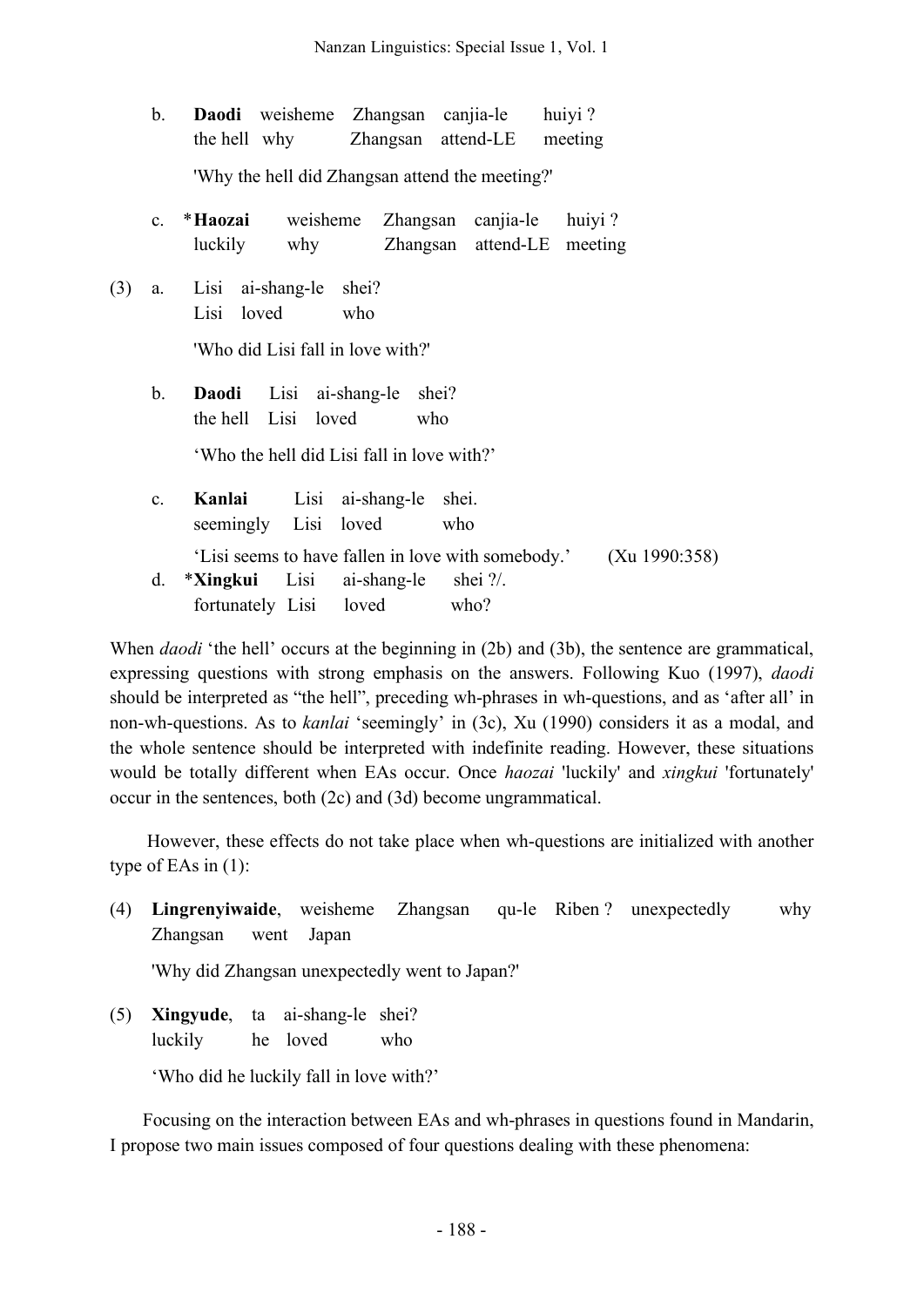- (6) The properties of EAs and their relations with other elements in Mandarin What kinds of influences would they make on wh-phrases? Why can they determine the grammaticality of the whole sentence?
- (7) Sub-classification of EAs in Mandarin Are they all derived from corresponding adjectives? Does any difference occur among them? How do the differences affect their interactions with wh-phrases?

At the beginning, we need to consider the specific semantic property of EAs, which results in the contrasts in (2) and (3) above. The syntactic distributions of EAs would then be discussed, based on Cinque's (1999) universal hierarchy of adverbs, as well as on Rizzi's (2004) split CP structure. Relativized Minimality, adjusted by Rizzi (2004) can properly predicate the behaviors of adverbs in Mandarin. With slightly different from Rizzi's predictions, some EAs in Mandarin contain different features, which results in the ungrammaticality displayed in (2c) and (3c).

# **2. Characteristic properties of EAs**

## **2.1 Semantic properties of EAs**

In general, adverb is just a syntactic category, while adverbials refer to expressions that modify verbs or "sentential" objects (Ernst 2002). Following Jackendoff (1972) and Ernst (2002), EAs should be regarded as speaker-oriented adverbs, belonging to the same group with speech-act adverbs *'frankly'* and epistemic adverbs *'obviously'*: 2

(8)

**predicational**—composed of an adverb and its argument. speaker-oriented: *frankly, maybe, luckily, obviously* subject-oriented: *deliberately, stupidly* exocomparative: *similarly* event-internal: *tightly, partially*

(Ernst 2002:9)

According to (8) above, EAs are classified as predicational adverbials, since EAs are sensitive to the following propositions, and presuppose the truth of that propositions or events:

(9) a. Tingshuo Lisi canjia-le huiyi. (epistemic adverb) allegedly Lisi participated meeting 'Allegedly, Lisi participated the meeting.'

<sup>&</sup>lt;sup>2</sup> In Bellert's (1977) classification, EAs, domain adverbs, pragmatic adverbs, modal adverbs and *perhaps* are grouped as predicational adverbs.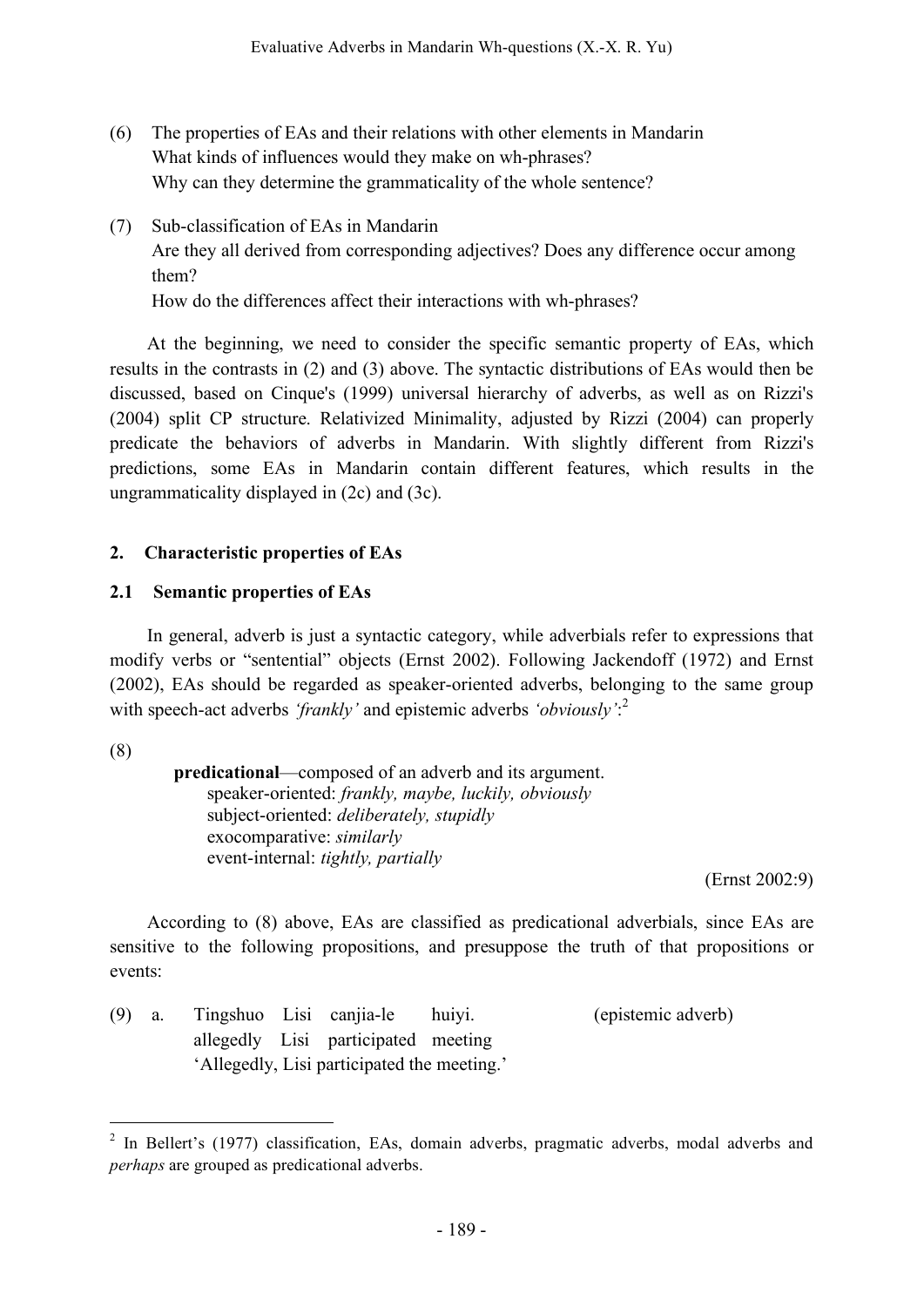- b. Xingkui Lisi canjia-le huiyi. (evaluative adverb) fortunately Lisi participated meeting 'It is fortunate that, Lisi has participated the meeting.'
- c. Wo houhui canjia-le huiyi. (factive verb) I regret participated meeting 'I regretted participating the meeting.'

As the addressees of (9a), we are not exactly sure whether Lisi did or did not participate in the meeting. But the event in (9b) that Lisi has taken part in a meeting could definitely be interpreted as nothing but true. The truth of the event is presupposed by the existence of EAs. Moreover, this phenomenon is similar to those sentences created by factive predicates. Factive predicates, such as *houhui* 'regret' in (9c), also presuppose the realization of the event as well as the truth of that event. No one would feel regretful if nothing has happened. Identically, no speaker could judge any event if it has not occurred yet.

### **2.2. Syntactic distribution**

Generally, sentential adverbs have relatively free distributions, with regard to the distributions of Subject and Auxiliary (Ernst 2002:114):  $3\overline{ }$ 

| $(10)$ a.   | Pianpian xiaozhang ye xiang qu.<br>contrarily principal also want go        |  |                                                                          |
|-------------|-----------------------------------------------------------------------------|--|--------------------------------------------------------------------------|
| $b_{\cdot}$ | Xiaozhang <b>pianpian</b> ye xiang qu.<br>principal contrarily also want go |  |                                                                          |
|             |                                                                             |  | The is contrary that the principle also wanted to go.' (Zhang 2000b: 63) |

These alternative distributions on sentential adverbs have gotten much attention and elaborate assumptions from various perspectives. For instance, *xingkui* 'fortunately' in Mandarin has been analyzed either as a raising verb (Tsao 1996), or as a sentential adverb (Zhang 2000ab, Cinque 1999, and among others). Conveying speaker's judgment of fortunateness on the fact, Tsao (1996) treats *xingkui* 'fortunately' in Mandarin as a kind of modal verbs, which can clearly separate the sentence topics (elements with double-underline in (11)) and clausal topics (elements with single-underline in (11)). With relatively free ordering among these topics, various alternations are allowed:

<sup>&</sup>lt;sup>3</sup> *Pianpian* 偏偏 in Mandarin implies a situation in which the speaker slightly blames the Agent for his/ her stubborn persistence in his/ her opinions, which are contrary to that of speaker. In this thesis, I translate it as 'contrarily', though these two words are not perfectly correspondent.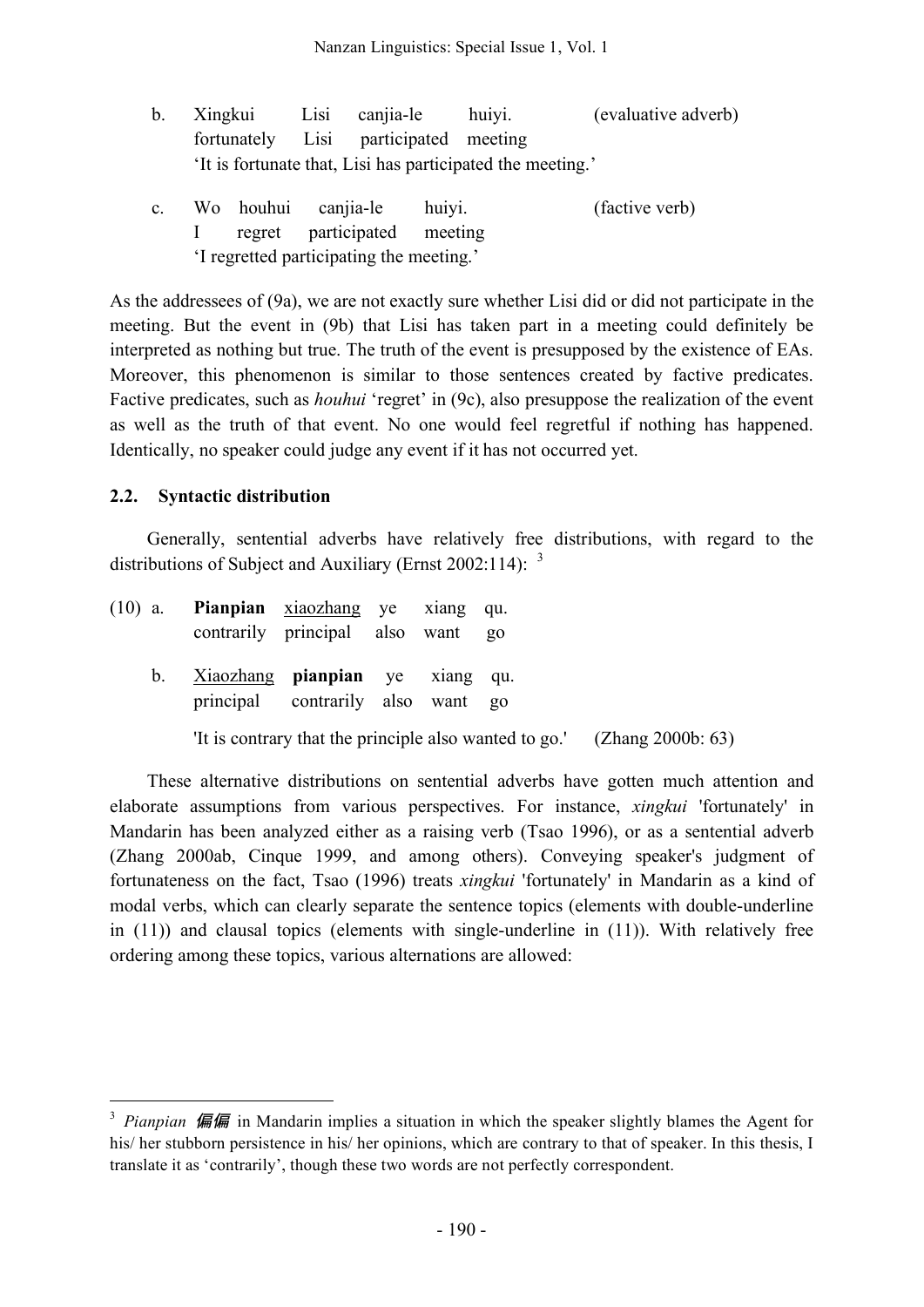|             | (11) a. Ta A-hua qunian xingkui meiyou qu.    |  |  |                                                                         |
|-------------|-----------------------------------------------|--|--|-------------------------------------------------------------------------|
|             | he A-hua last year fortunately not-have marry |  |  |                                                                         |
|             | b. Ta A-hua xingkui qunian meiyou qu.         |  |  |                                                                         |
| $c_{\cdot}$ | Qunian ta A-hua xingkui meiyou qu.            |  |  |                                                                         |
|             |                                               |  |  | The is fortunate that he did not marry A-hua last year. (Tsao 1996:178) |

However, Tsao's assumptions would encounter some challenges on the distinction between verbs and adverbs. First of all, verbs can be negated by *bu* 'not' or *meiyou* 'not-have', or construct an A-not-A form in yes/no questions. For example, *bu-qu* 'not go', *qu-bu-qu* 'go or not' and *bu-keneng* 'can not', *ke-bu-keneng* 'can or can not'. But it is not the case for *xingkui* and *haozai*. <sup>4</sup> Moreover, unlike normal verbs in Mandarin, *xingkui* does not have any verbal inflections, such as tense or aspectual markers. This criterion may not be precise for raising verbs in English, but it reliable for raising verbs in Mandarin.

Due to these doubts on the verb perspective, I alternatively treat EAs as adverbs through this paper, and adopted Cinque's universal hierarchy among adverbs.

# **2.3. Frameworks**

# **2.3.1 Cinque's universal hierarchy**

In Cinque (1999), adverbs are base-generated in the specifier of related functional heads. And the projection of each functional head is ranked with relatively strict hierarchical ordering. Crosslinguistically, EAs in Cinque's hierarchy occupy the specifier of the head named evaluative mood, surrounded by speech-act mood and evidential mood:

```
(12) [Moodspeech act [Moodevaluative [Moodevidential[Modepistemic[T(Past)[T (future)… ]]]]]]
                                                                (Cinque 1999:106)
```
This universal hierarchy exhibits a strict ordering among adverbs without exchanges, based on the observations on the distributions of adverbs. And this rigorous ordering in adverbs can be attributed to the same inherited feature shared by adverbs. In Rizzi (2004), this shared feature is presumed as **modifier feature**, which is the key concept to build minimal configurations, according to Relativized Minimality.

# **2.3.2 Relativized Minimality**

Relativized Minimality (RM), in Rizzi's (1990, 1997, 2001, 2004) definition, is a kind of locality principles, and emerges its significance in accounting for the issues of syntactic movements, which challenged previous principles, such as Subjacency Condition and Empty Category Principle (ECP) without satisfied results.

 <sup>4</sup> Some EAs, such as *xingyunde* 'luckily' and *yiwaide* 'unexpectedly', can be negated by *bu* 'not', but it is another story that we will discuss in section 4.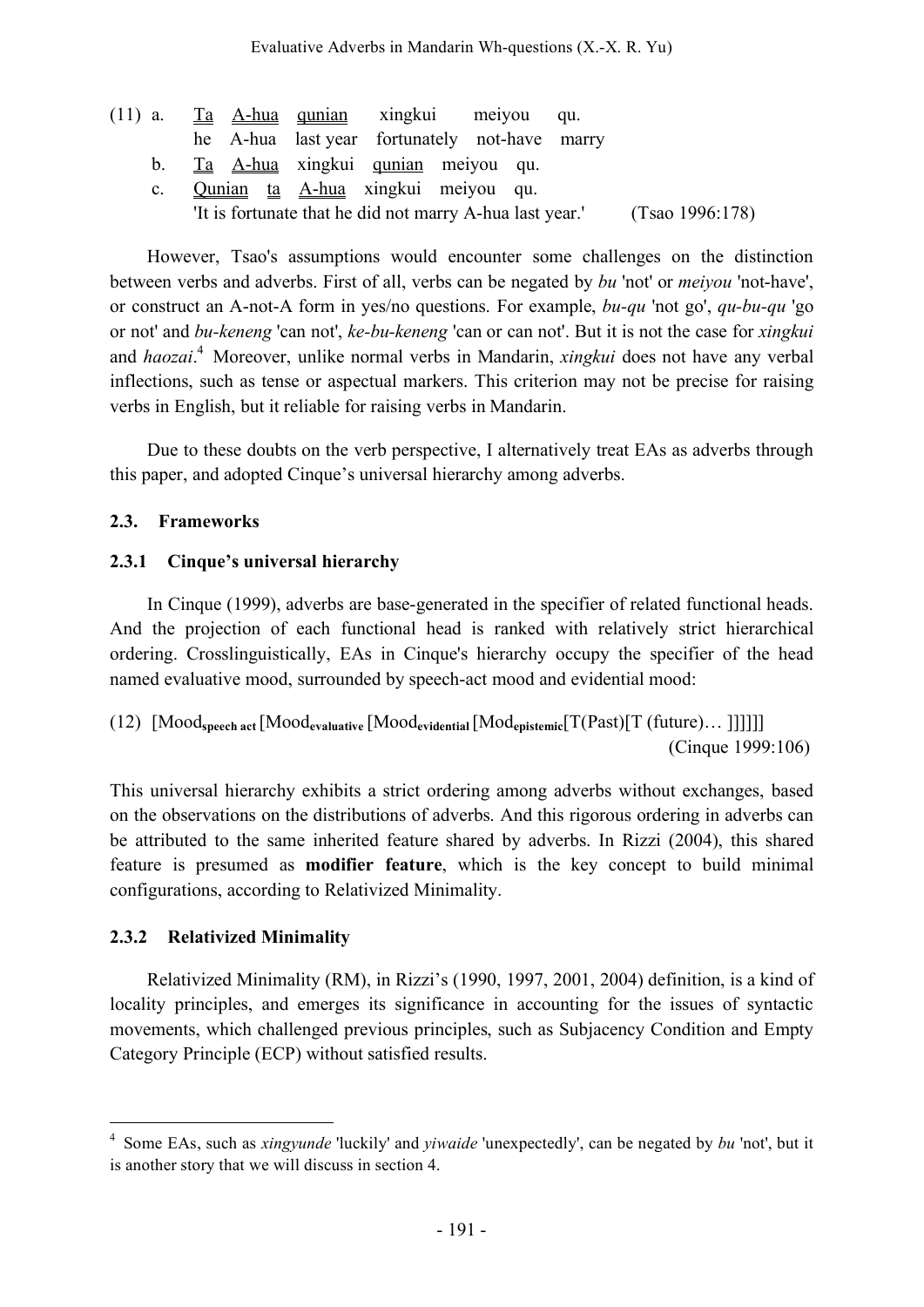First of all, RM contributes in defining syntactic constructions for the properties of creativity and recursion of languages.

"A fundamental discovery of modern formal linguistics is that if the length and depth of syntactic representations is unbounded, core structural relations are local."

(Rizzi 2004:1)

RM provides a smallest environment, in which relations between elements must be locally satisfied. In other words, RM sets up the boundaries for a core syntactic structure, and forbids elements connecting or building relations across these minimal configurations. These delimitations, however, are variable depending on the properties of the components. For labeling these boundaries of different relations, Rizzi defines a minimal configuration as follows:

 $(13)$  a.  $X,...Z,...Y$ Y is in a Minimal Configuration (Mandarin) with X iff there is no Z such as that Z is of the same structural type as X, and Z intervenes between X and Y

(Rizzi 2001:(4), 2004:(4))

As to the connection between the displaced element and its trace, the concept of chain is mentioned. In Rizzi's assumption, chain relation, including Head chain, A chain and A' chain, must be represented through RM at LF.

## **2.3.3 Adverbs under RM**

As locality constraints, these chain distinctions also account for the argument/ adjunct asymmetries (Rizzi revised of 1991NELS), as well as the hierarchical ordering among adverbs in Dutch (Koster 1978) and Italian (Rizzi 2004). For preposed adverbs in Italian, Rizzi observed that they behave like topics, but in distribution, they may not naturally precede the wh-phrases, while topics can (Rizzi 2004:15-16). From this phenomenon, the preposed adverbs are proved to occur lower than topics. Meanwhile, due to different interactions with wh-phrases, topics are claimed to determine the island effect on A' movement, while preposed adverbs do not.

For precisely indicating the position of these preposed adverbs, Rizzi created a phrasal slot between Force and Fin in the structure of CP system, named Mod(ifier):

(14) Force Top\* Int Top\* Focus **Mod**\* Top\* Fin IP

(Rizzi 2004:18)

Following Rizzi's assumptions, adverbs that move to Mod occupy the Spec position and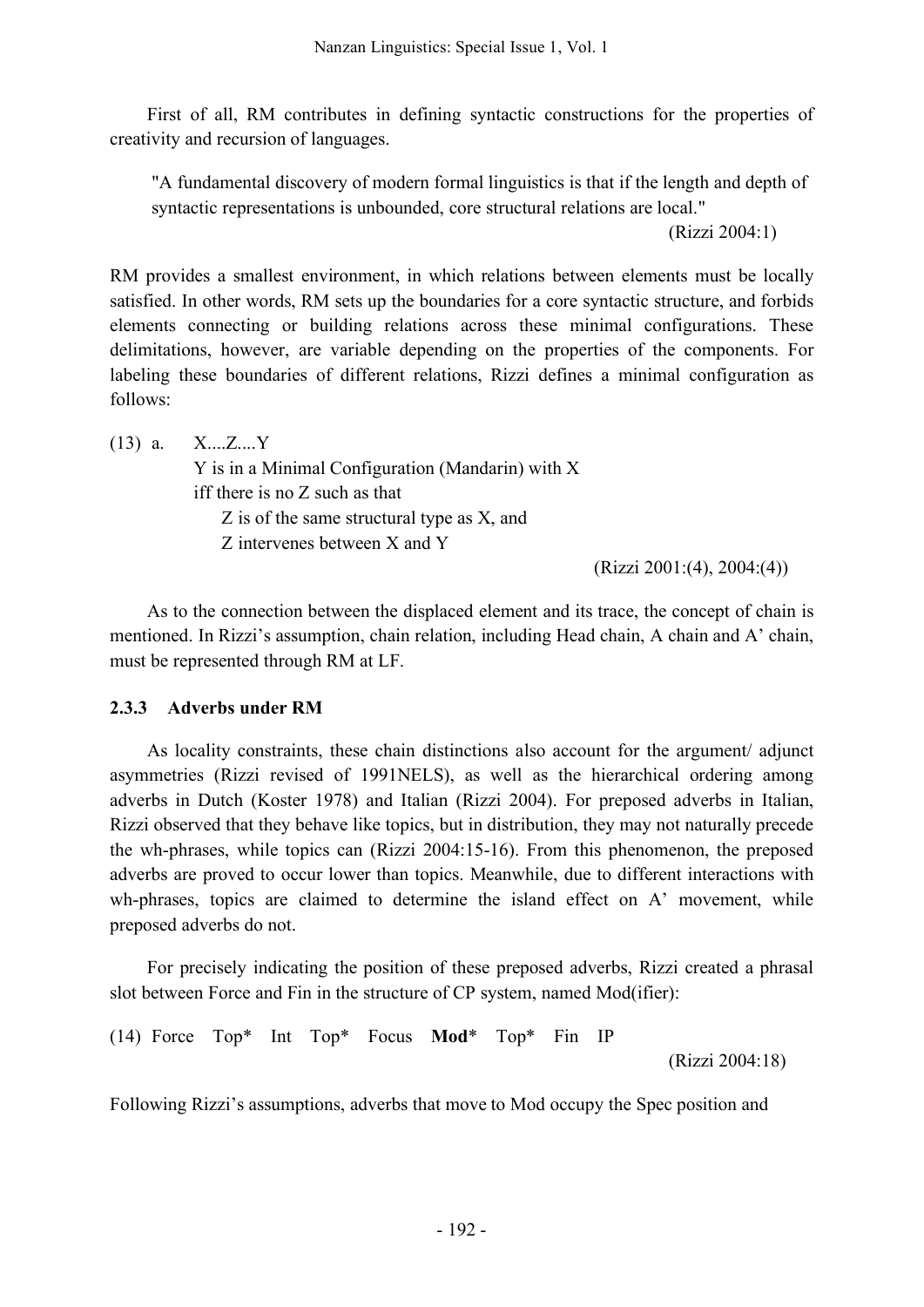"licensed by the substantive featural content of their heads" (Rizzi 2004:19). According to these substantive features, Rizzi predicts the typology of specifiers:

- (15) a. Argumental: person, number, gender, case
	- b. Quantificaitonal : Wh, **Neg**, **measure**, focus...
	- c. Modifier: evaluative, epistemic, **Neg**, frequentative, celerative, **measure**, manner...
	- d. Topic (Rizzi 2004:19)

In (15), only the specifiers that belong to the same classification in (15) are stated to interact with each other in sentences. Take adverbs in Dutch as examples, *waarschijnlijk* 'probably' is not allowed to move across *helaas* 'unfortunately', as long as they co-occur:

- (16) a. Het is zo dat hij helaas waarschijnlijk ziek is 'It is so that he unfortunately probably sick is'
	- b. \*Het is zo dat hij waarschijnlijk helaas ziek is 'It is so that he probably unfortunately sick is'
- (17) a. Helaas is hij \_\_\_ waarschijnlijk zick 'Unfortunately is he probably sick'
	- b. \*Waarschijnlijk is hij helaas zick 'Probably is he unfortunately sick'
	- c. Waarschijnlijk is hij zick 'Probably is he sick' (Koster 1978 in Rizzi 2004:10-11)

This blocking situation can also be predicted in English and in Mandarin:

- (18) a. Fortunately, he had evidently had his own opinion of the matter.
	- b. Evidently he had fortunately had his own opinion of the matter.

(Cinque 1999:33)

(19) a. Henbuxingde, tamen keneng dui ni you pianjian. unfortunately they probably to you have prejudice 'It is unfortunate that they might have prejudice in you.' b. \*Keneng, henbuxingde tamen dui ni you pianjian. probably unfortunately they to you have prejudice (inspired from Cinque 1999)

EAs in Mandarin, however, represent more complicated situations when they co-occur with wh-phrases: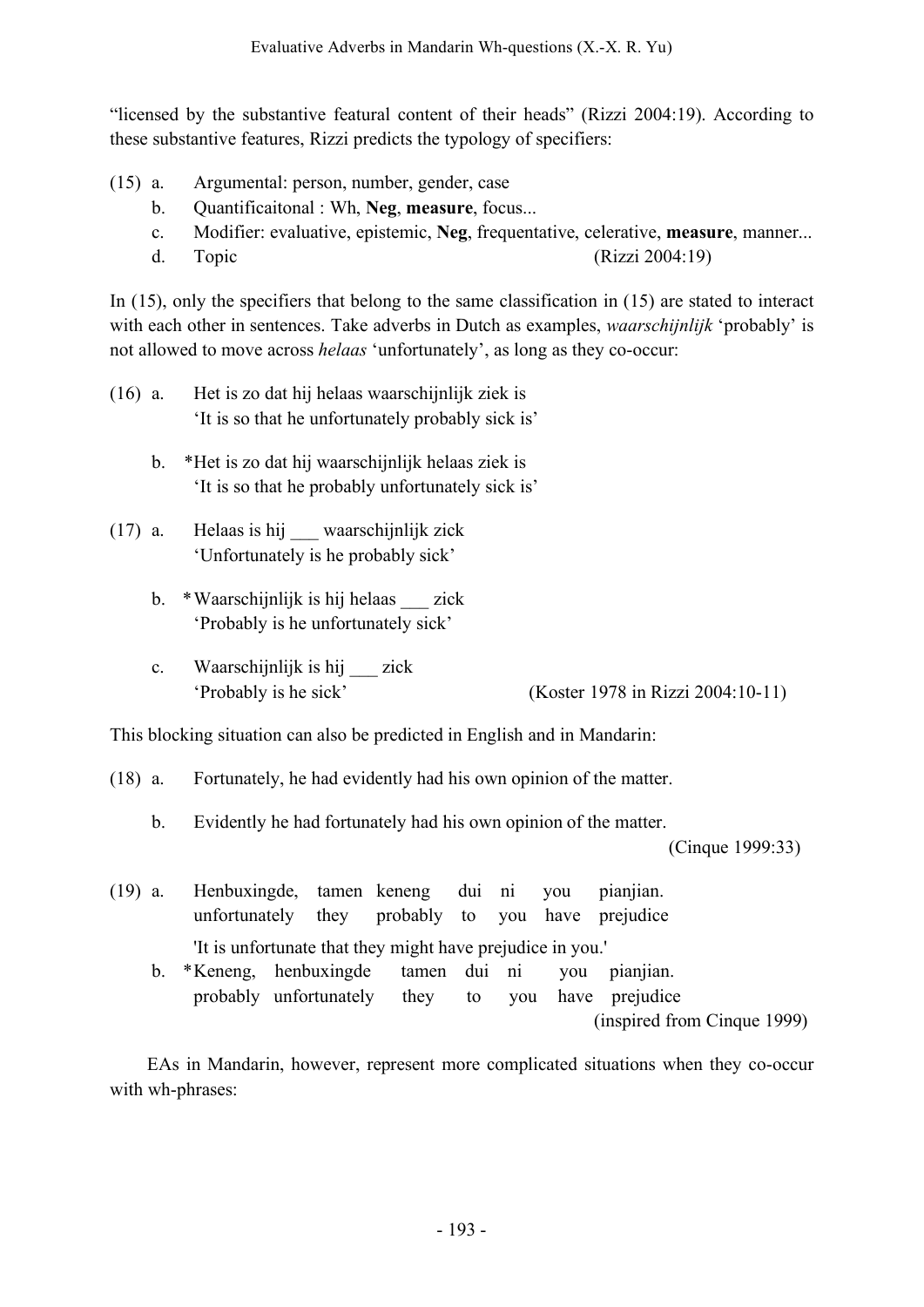| $(20)$ a. |         | Weisheme haozai<br>why      | luckily         | Zhangsan                                            | canjia-le<br>Zhangsan attend-LE | huiyi?<br>meeting |
|-----------|---------|-----------------------------|-----------------|-----------------------------------------------------|---------------------------------|-------------------|
|           |         |                             |                 | 'Why is it lucky that Zhangsan attend the meeting?' |                                 |                   |
|           | $b_{-}$ | *Haozai<br>luckily          | weisheme<br>why | Zhangsan                                            | canjia-le<br>Zhangsan attend-LE | huiyi?<br>meeting |
| $(21)$ a. |         | Kanlai                      | ta              | ai-shang-le<br>seemingly he full-in-love-LE who     | shei.                           |                   |
|           |         |                             |                 | He seems to have fallen in love with somebody.'     | shei $\frac{?}{.}$              |                   |
|           | b.      | *Pianpian<br>fortunately ta | ta              | ai-shang-le<br>loved                                | who                             |                   |

If EAs in Mandarin only affect the adverbs in the same subclass, that is, they only have Modifier feature, how could we explain the interaction between EAs and wh-phrases in (20) and (21)? It seems that EAs and wh-phrases also share the same feature, which results in the crash of (20b) and (21b). RM, however, could not exactly account for these situations. These observations lead us to the first issue:

- (6) The properties of EAs and their relations with other elements in Mandarin
	- i. What kinds of influences would they make on other elements in sentences?
	- ii. Why can they determine the grammaticality of the whole sentence?

### **3. Interaction between EAs and wh-phrases**

Beyond Rizzi's predictions, the blocking effects caused by EAs in Mandarin are more complicated: not only leaving effects on other adverbs for ordering, but they also interact with wh-phrases, including wh-adverbs and wh-nominals.<sup>5</sup> Observing these interactions, I further assume that an EA should be considered as an intervener in wh-questions.

## **3.1 Interveners and intervention effect**

In Beck's (1996) hypothesis, certain quantifiers interrupting in a sentence would construct a structure as barriers for intervening LF movements. This structure can be illustrated as following:

| (22) | *[ $X_i$ [Q[t <sub>i</sub> <sup>LF</sup> ]]] | (Beck 1996:1) |
|------|----------------------------------------------|---------------|
|------|----------------------------------------------|---------------|

The Q in (22) represents the position of those specific quantifiers in Beck's definition, and interrupts into the path between X and its trace at LF. With further observations, Pesetsky (2000) further notices a phenomenon that the intervention effect occurs, as long as wh-feature movement is restricted under the structure of (22). He then claims that once intervention

 $5$  Only Adv-EAs, the adverbs without uniform suffix  $-de$ , are discovered to interact with wh-phrase, while Adj-EAs are not. The differences would be discussed in section 4.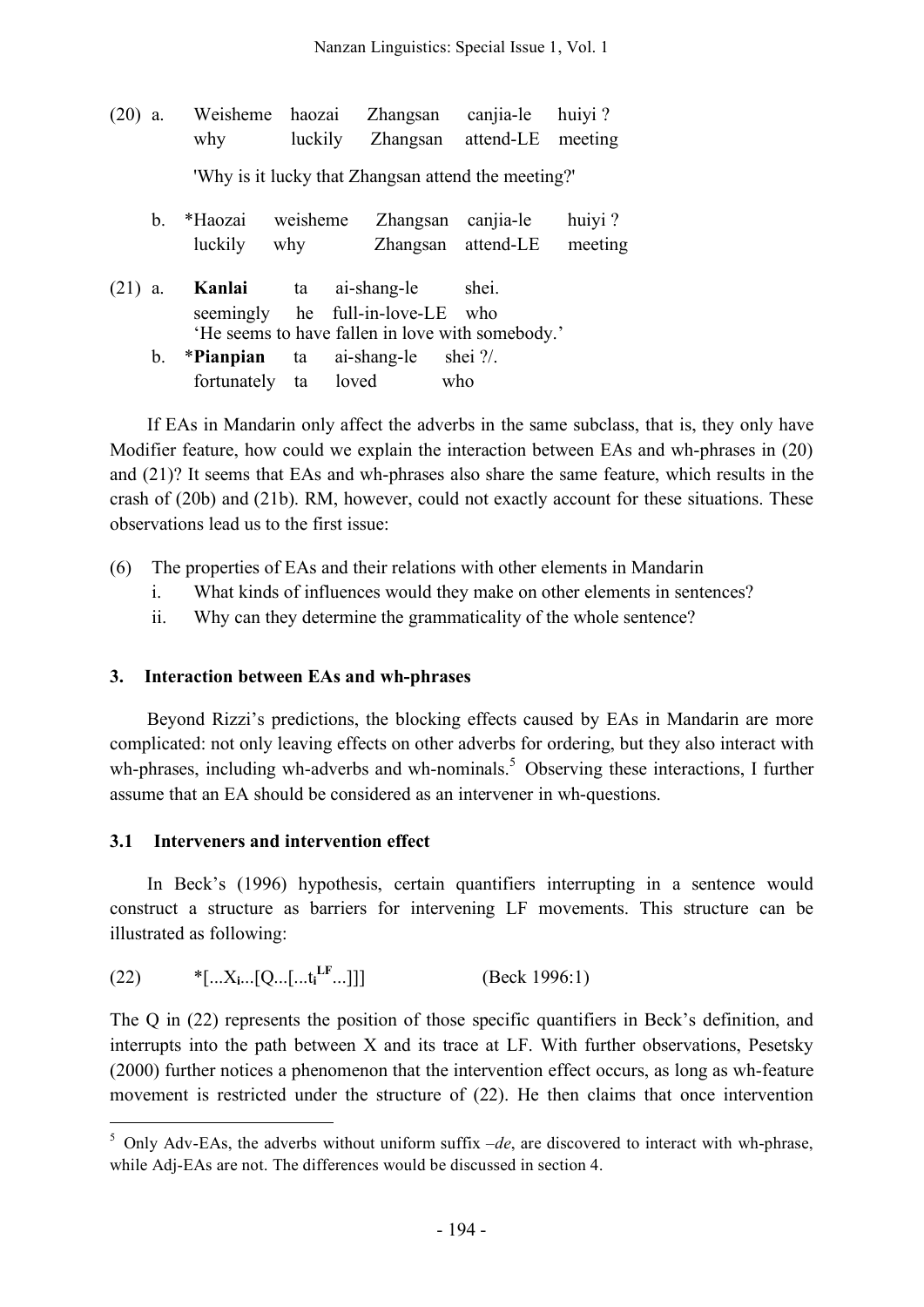effect takes place, LF feature movement could be detected.

Following Pesetsky's prediction on intervention effect, Soh (2005) presumes that the existence of intervention effect on adverbial wh-phrases exactly implies the involvement of covert feature movement. Nominal wh-phrases, on the other hand, take a covert phrasal movement, which would not be affected by blocking of interveners. Furthermore, Soh claims that the interveners in Mandarin, such as *zhi* 'only', *bu* 'not', *meiyouren* 'nobody', *henshao ren* 'few people', *zuiduo liang-ge ren* 'at most two persons', *chang* 'often' and *ye* 'also', block the covert feature movement of *weisheme* 'why' at LF:

- (23) a. Ni weisheme shuo meiyouren cizhi? you why say nobody resign 'What is the reason *x* such that for *x* you said nobody resigned?'
	- b. \*Meiyouren weisheme shuo ni cizhi?

Dealing with the relations between quantifiers and in-situ wh-phrases in interrogatives, as well as yes/no questions in Mandarin, Soh discovers that quantifiers are forbidden to precede the in-situ wh-phrase. According to Beck's assumption and Pesetsky's prediction, these intervention effects could be schematized as following:

(24) \*[Op…intervener…wh-adverb]

### **3.1.1 EAs and** *weisheme* **'why'**

In Mandarin, *weisheme* 'why', as a wh-adverb that can not move out from island constructions, are discovered to make an interrogative sentence in two positions— preceding or following the subject:

| $(25)$ a. |                                         | Weisheme Xiaozhang hui canjia huiyi?         |  |  |
|-----------|-----------------------------------------|----------------------------------------------|--|--|
|           |                                         | why Xiaozhang will attend meeting            |  |  |
|           | b. Xiaozhang weisheme hui canjia huiyi? | Xiaozhang why will attend meeting            |  |  |
|           |                                         | 'What did Xiaozhang attend the meeting for?' |  |  |

In Tsai (2000), *weisheme* 'why' in Mandarin, occurring between auxiliary and verb, should be interpreted with interrogative questioning on purpose. Alternatively, when w*eisheme* precedes Auxiliary, the interpretation of asking reason would appear. And these two different distributions represent different results, when EAs occur: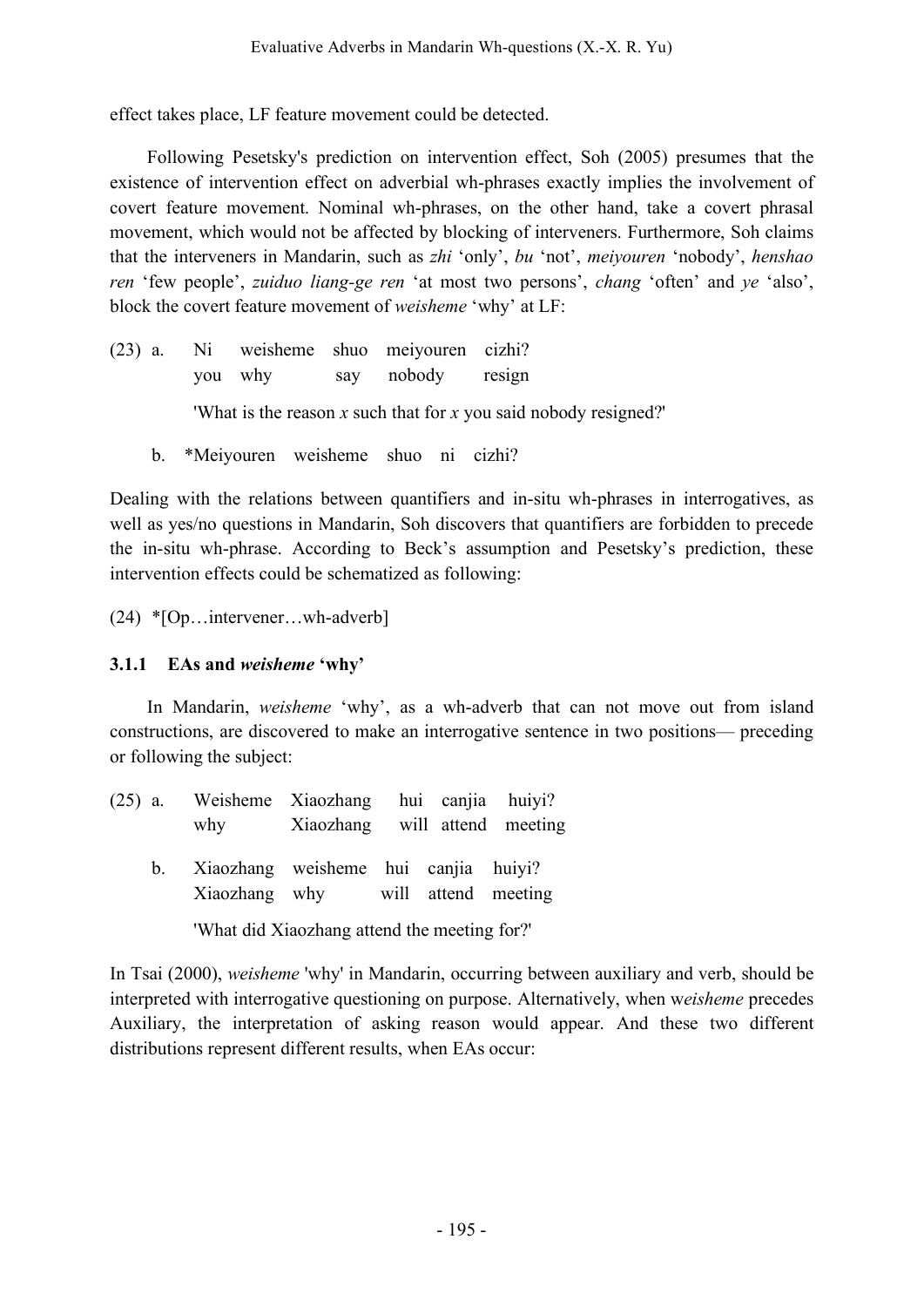(26) a. Xiaozhang weisheme neng canjia wuhui ? Xiaozhang why can join party 'Why can Xiaozhang join the party?' b. \*Xinghao Xiaozhang weisheme neng canjia wuhui ? fortunately Xiaozhang why can join party c. \*Xiaozhang xinghao weisheme neng canjia wuhui ? Xiaozhang fortunately why can join party (27) a. Weisheme Xiaozhang neng canjia wuhui ? why Xiaozhang can join party

'Why can Xiaozhang join the party?'

- b. ?Weisheme Xiaozhang xinghao neng canjia wuhui ? why Xiaozhang fortunately can join party 'Why it is fortunate that Xiaozhang can join the party?'
- c. ?Weisheme xinghao Xiaozhang neng canjia wuhui ? why fortunately Xiaozhang can join party

'Why it is fortunate that Xiaozhang can join the party?'

For all the LF movement examples in (26), sentences fail to compose interrogatives, because of the interruption of *xinghao* 'fortunately'. As to those examples of covert movement in (27), wh-adverbs successfully attach to the Spec of CP, regardless of any interruption. Identical situations on *weisheme* are also discovered by Tsai (2000). He assumes that *weisheme* should take an abstract movement to the Spec of CP to construct an interrogative. "It would violate the relativized minimality, if this abstract movement takes place in the scope of auxiliary, frequency adverbs, temporal adverbials, modal adverbs and negations" (2000: 55). These blocking effects on LF movement can be schematized as following:

(28) \*[**CP** *weisheme***i**.....[EA/ *zhi*/Aux/ Freq/ Temp/ Modal/ Neg.....*t***i**..]] LF

### **3.2 Interaction between EAs and wh-nominals in Mandarin**

Although great distinctions had discussed between wh-adverbs and wh-nominals, similar results would be discovered when EAs co-occur with wh-nominals, such as *sheme* 'what' and *shei* 'who' in Mandarin. With indefinite reading on wh-nominals, sentences could be interpreted as either interrogatives or declaratives. EAs, however, would fail both readings.

### **3.2.1 The indefinite interpretation of wh-nominals**

Wh-nominals *shei* 'who' and *sheme* 'what' in Mandarin can be interpreted with either interrogative or non-interrogative reading (Huang 1982; Li 1992; Aoun & Li 1993). Tsai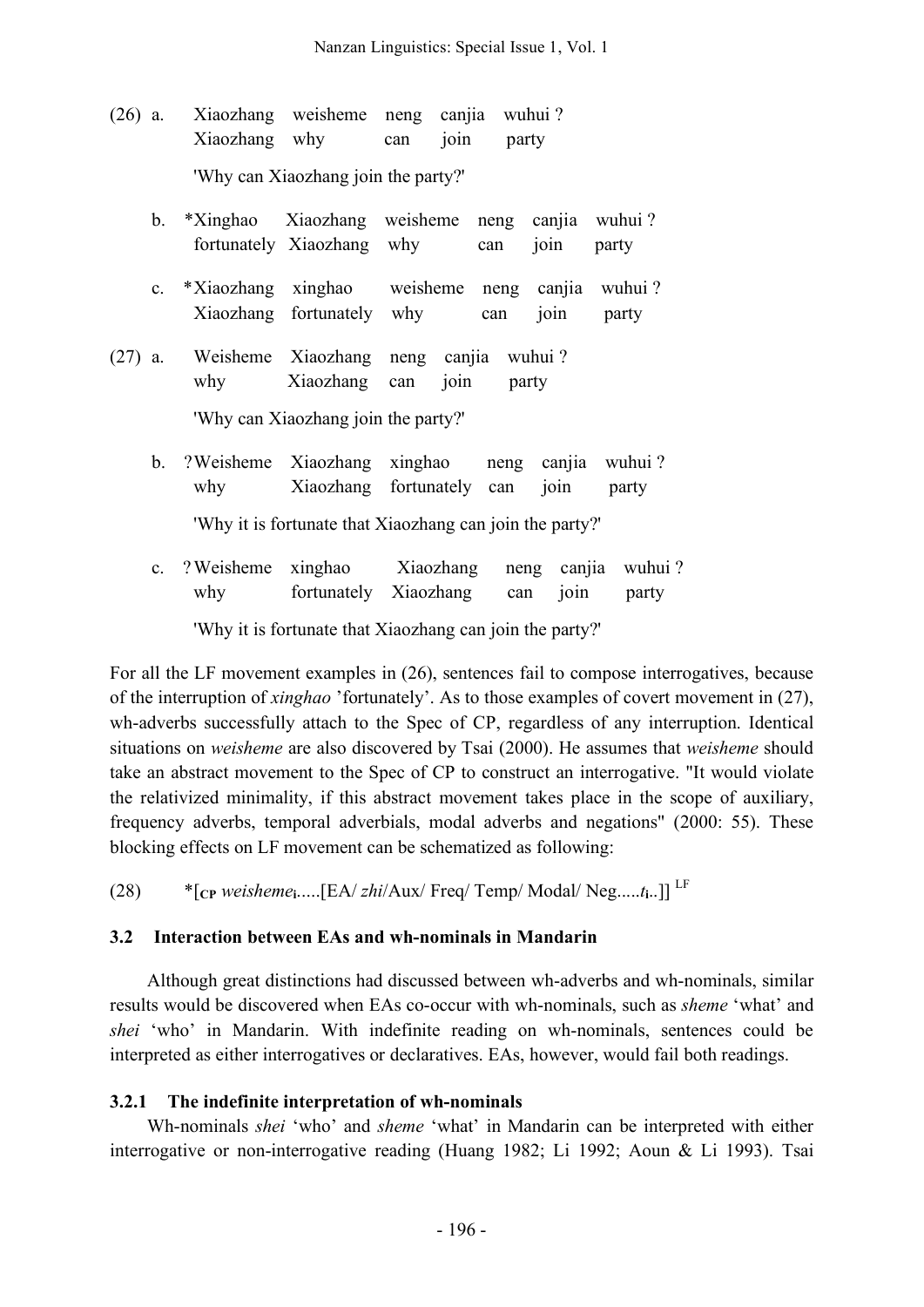(1999ab) assumes that there should be a null operator base-generated in the Spec of CP. If it contains a [+Q] feature, a wh-question would be constructed through the application of unselective binding for languages like Mandarin and Japanese. On the other hand, a topic-command or a relative construction would be constructed due to the [-Q] null operator. A wh-nominal, in general, tends to require a quantificational force for not only clarifying its scope, but also labeling out its interpretation.

Specifically, Li (1992) investigates the distribution of indefinite wh-nominal and concludes that the in-situ wh-nominal must be linked by the preceding operator with [+Q] feature for interpreting the interrogative reading, while the indefinite reading is comprehended with the linking to a [-Q] operator. Based on a minimality requirement, Li (1992) presumes a binder-variable relation between wh-nominals and the c-commanding operators. That is, "the wh-nominals must be linked to the closest licenser" (Aoun & Li 1993: 214). Under Huang's and Li's assumptions, the scope of wh-nominals depends on the location of their preceding or binding operator, as well as its alternation of interrogative or an indefinite interpretation. In Li (1992) and Aoun & Li (1993), indefinite wh-nominals are limited to occur with negation in (29) and other question markers in (30), or in conditionals in (31) and in embedded clause of non-factive verbs in (32):

| (29) | bu wei sheme<br>Ta<br>shi.<br>ren zuo<br>not for what<br>do<br>thing<br>he<br>man                                                       |  |
|------|-----------------------------------------------------------------------------------------------------------------------------------------|--|
|      | (Aoun & Li 1993:213)<br>'He does not work for anyone.'                                                                                  |  |
| (30) | sheme<br>xihuan<br>Ta<br>ma?<br>like<br>he<br>what<br>Q-marker                                                                          |  |
|      | 'Does he like something (anything)?'<br>(L <sub>i</sub> 1992:128)                                                                       |  |
| (31) | mashang<br>Yaoshi<br>ta xiangqi<br>sheme, qing<br>tongzhi<br>WO.<br>If<br>please immediately<br>he recall<br>what<br>$\bf{I}$<br>inform |  |
|      | 'If he recalled something, please inform me immediately.'                                                                               |  |
| (32) | Wo {yiwei/ renwei/ cai/ xiwang } ni xihuan<br>sheme (dongxi).<br>think guess<br>like<br>think<br>hope<br>thing<br>L<br>what<br>you      |  |
|      | 'I think/ guess/ hope that you like something.'<br>(L <sub>i</sub> 1992:129)                                                            |  |

Similar effects could also be discovered when wh-nominals interact with certain adverbs, which make linguistic context become tentative or uncertain:

(33) Ta {dagai/ keneng/ haoxiang/ sihu/ yexu} xihuan sheme. he probably probably seem seem perhaps like what 'He probably/ probably/ seems to / seems to/ may like something.' (Li 1992:131)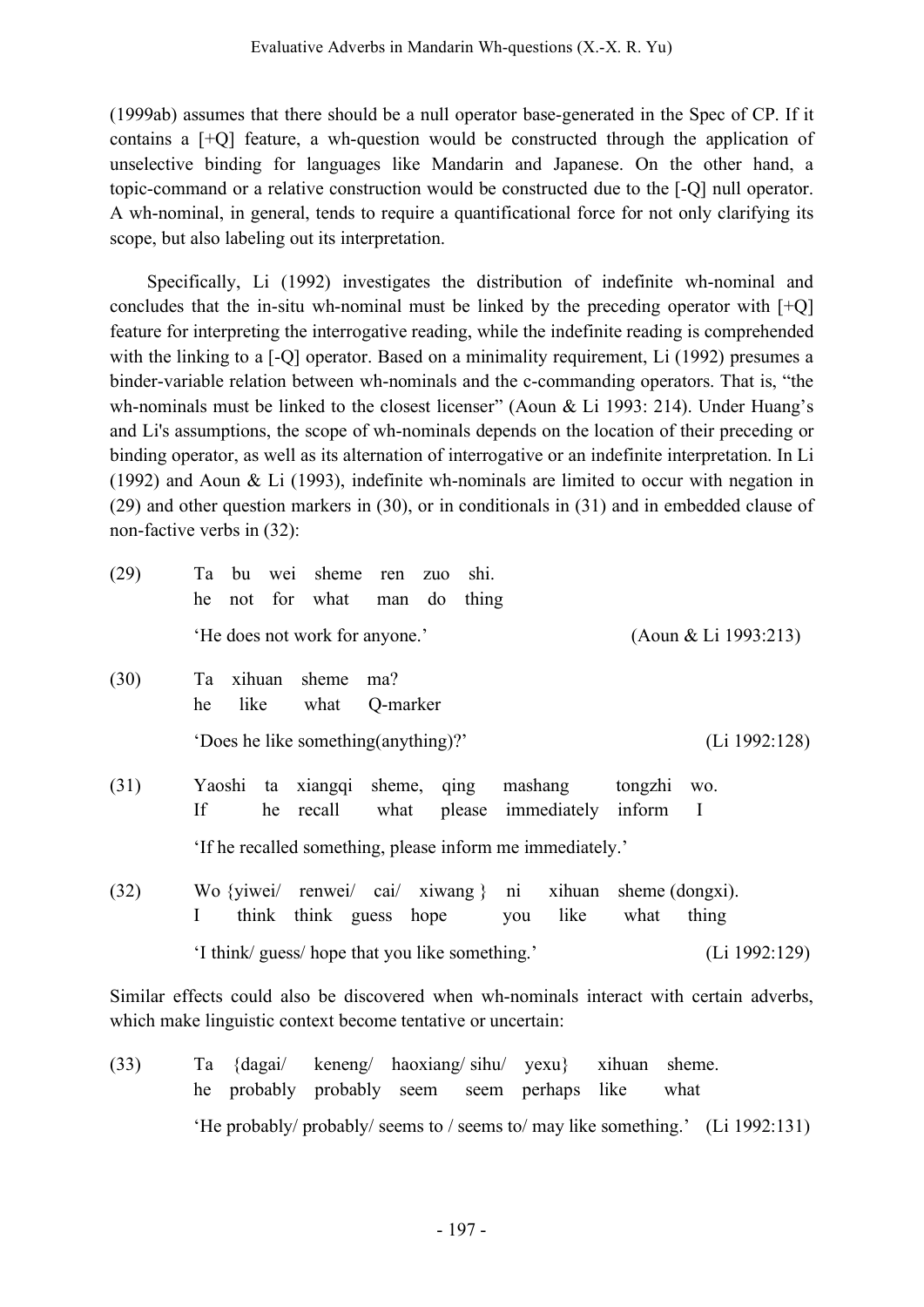Indefinite wh-nominals, in Li's observations, tend to co-occur with those expressions that denoting uncertainty or tentativeness. In the uncertain context, the truth-value is not fixed, and semantically the truth of the proposition is not asserted. According to Li (1992), this binder-variable relation between the preceding operator and the c-commanded wh-nominals could be illustrated as following:

 $(34)$  [+/- QOP.....wh-nominal]

If the licensing operator is an overt Q-marker, such as Wh-particle *ma* in (30), a +QOP (Question Operator) appears, licenses the wh-nominal with indefinite reading, and construct an A-not-A question. On the other hand, a –QOP represents those elements that also license the indefinite wh-nominal, but in a declarative sentence. Adopting Li's accounting for the relation between those operators and indefinite wh-nominals, I extend these two structures to figure out the interaction between EAs and the indefinite wh-nominal.

## **3.2.2 EAs and wh-nominals**

EAs in Mandarin, however, could hardly create an environment for the indefinite reading:

- (35) a. Shei ba hua zhai-le? who BA flower take-off 'Who took off the flower?'
	- b. Kanali shei ba hua zhai-le. Apparently who BA flower take-off

'Apparently, someone took off the flower.'

- c. \*/??Pianpian shei ba hua zhai-le ?/. contrarily who BA flower take-off
- (36) a. Ta ai-shang-le shei? he loved who

'Whom did he love?

b. Keneng ta ai-shang-le shei. probably he loved who

'Maybe he fell in love with someone.'

c. \*/??Xingkui ta ai-shang-le shei ?/. fortunately he loved what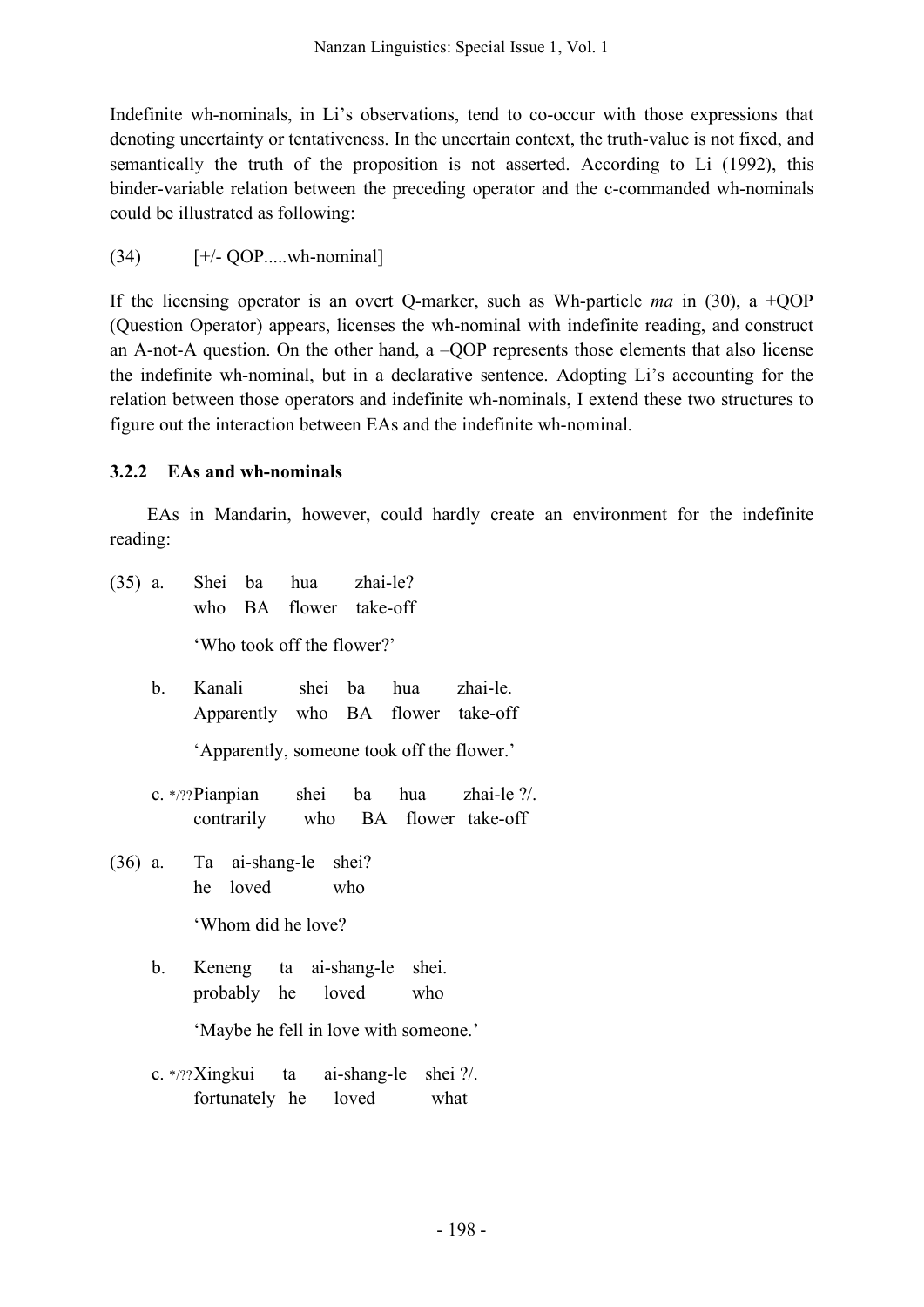- (37) a. Sheme-ren mingtian hui lai? what-person tomorrow will come 'Who will come tomorrow?'
	- b. Yexu sheme-ren mingtian hui lai. perhaps what-person tomorrow will come 'Perhaps someone will come tomorrow.'
	- c. \*/??Xinghao sheme-ren mingtian hui lai ?/. luckily what-person tomorrow will come
- (38) a. Xiaoli zuotian mai-le sheme? Xiaoli yesterday buy-LE what 'What did Xiaoli bought yesterday?'
	- b. Dagai Xiaoli zuotian mai-le sheme. Probably Xiaoli yesterday buy-LE what

'Probably, Xiaoli bought something yesterday.'

c. \*/??Haozai Xiaoli zuotian mai-le sheme ?/. luckily Xiaoli yesterday buy-LE what

*Shei* 'who' in (35a) and (36a) and s*heme* 'what' in (37a) and (38a) are regarded as interrogatives, while they are interpreted with indefinite readings in (35b), (36b), (37b) and (38b). Once EAs occur, however, all the sentences failed without any reading on wh-nominals. Obviously, EAs could neither grammatically co-occur with wh-nominals in interrogatives, nor properly create an environment for the indefinite reading of wh-nominals. For these phenomena, we can have some plausible explanations from syntactic and semantic perspectives.

Syntactically, wh-nominals in Mandarin require a nearest licenser to clarify the scope of the wh-nominals. According to RM, once the link is broken, there must be an element inserted carrying "the same feature". EAs that interrupt into the link between the licenser and wh-nominals would be considered as a qualified element with quantificational feature. And the LF representation would be displayed as following:

(39) \*[+/- QOP....... EA.......wh-nominal...]

Semantically, as mentioned above, Li (1992) concludes that the indefinite wh-nominals occur in the linguistic contexts where the true value of the proposition is "negated, non-fixed, asserted with uncertainty or inferred tentatively" (Li 1992:146). This uncertainty, in Li's assumption, may results from the non-referential inheritance in wh-phrases. Furthermore, Lin (2004) marks this indefinite wh-phrases as existential polarity wh-phrase (EPW) (Ladusaw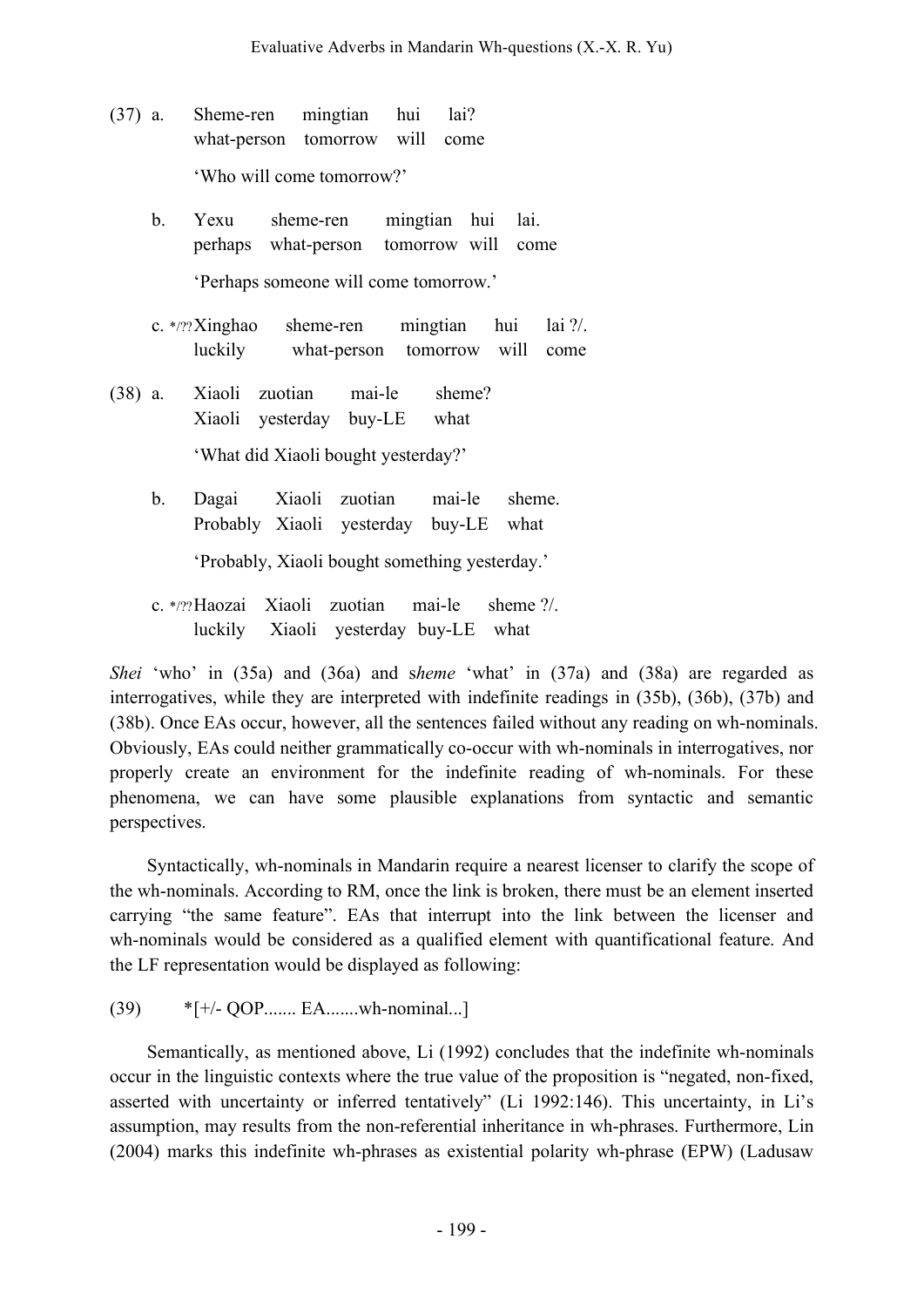1980, Linebarger 1981, Huang 1982, Li 1992, Cheng 1994, Lin 1996, 1998), and he also claims that they are one kind of polarity idem which may not exist in affirmative context. As mentioned in section two, EAs presuppose the truth of the following proposition, and make it becomes a happened fact. These are affirmative sentences. In other words, EAs create environments of certainty. Quite the contrary, the indefinite reading of the wh-nominal, i.e., EPW, would never survive in the circumstance under EAs. From semantic perspectives, Lin's assumptions on EPW precisely predict the interactions between EAs and wh-nominals in Mandarin.

### **4. Asymmetry on EAs**

In previous discussions, EAs are concluded as interveners blocking either the LF movement of wh-adverb, or the licensing of wh-nominals. Nevertheless, this assumption should be restricted into certain members of EAs in Mandarin. For example,

| (40) | Lingrenyiwaide, weisheme Daiyu jiang-le na ju<br>hua<br>ne?<br>Daiyu speak-LE that CL Sentence Particle<br>astonishingly why                                                                                      |
|------|-------------------------------------------------------------------------------------------------------------------------------------------------------------------------------------------------------------------|
|      | 'It is astonishing that, why did Daiyu mentioned that sentence?'                                                                                                                                                  |
| (41) | Shifen jiaoxingde, Zhangsan shi zenmeyang<br>accidentally Zhangsan SHI how<br>very<br>-guo diren de zhuisha?<br>tao<br>escape-GUO enemy DE chase-kill<br>'How did Zhang accidentally escaped from enemy's chase?' |
| (42) | Lingrenbukesiyide, Zhangsan zuotian jiang-le sheme,<br>strangely <b>Example 2</b> Zhangsan yesterday say -LE what<br>jintian jiu jin -le jianlao?<br>today then enter-LE jail                                     |
|      | It is strange that, what did Zhangsan say yesterday, which causes him to be sent<br>into the jail today?'                                                                                                         |
| (43) | Feichang xingyunde, shei<br>zhong-le letou?<br>luckily who<br>win -LE lotto<br>very                                                                                                                               |

'It is lucky that, who won the lotto?'

For those EAs in these sentences, they block neither the LF movement of wh-adverbs, nor the licensing of wh-nominals, but the sentences are all acceptable. These observations lead us to the second issue: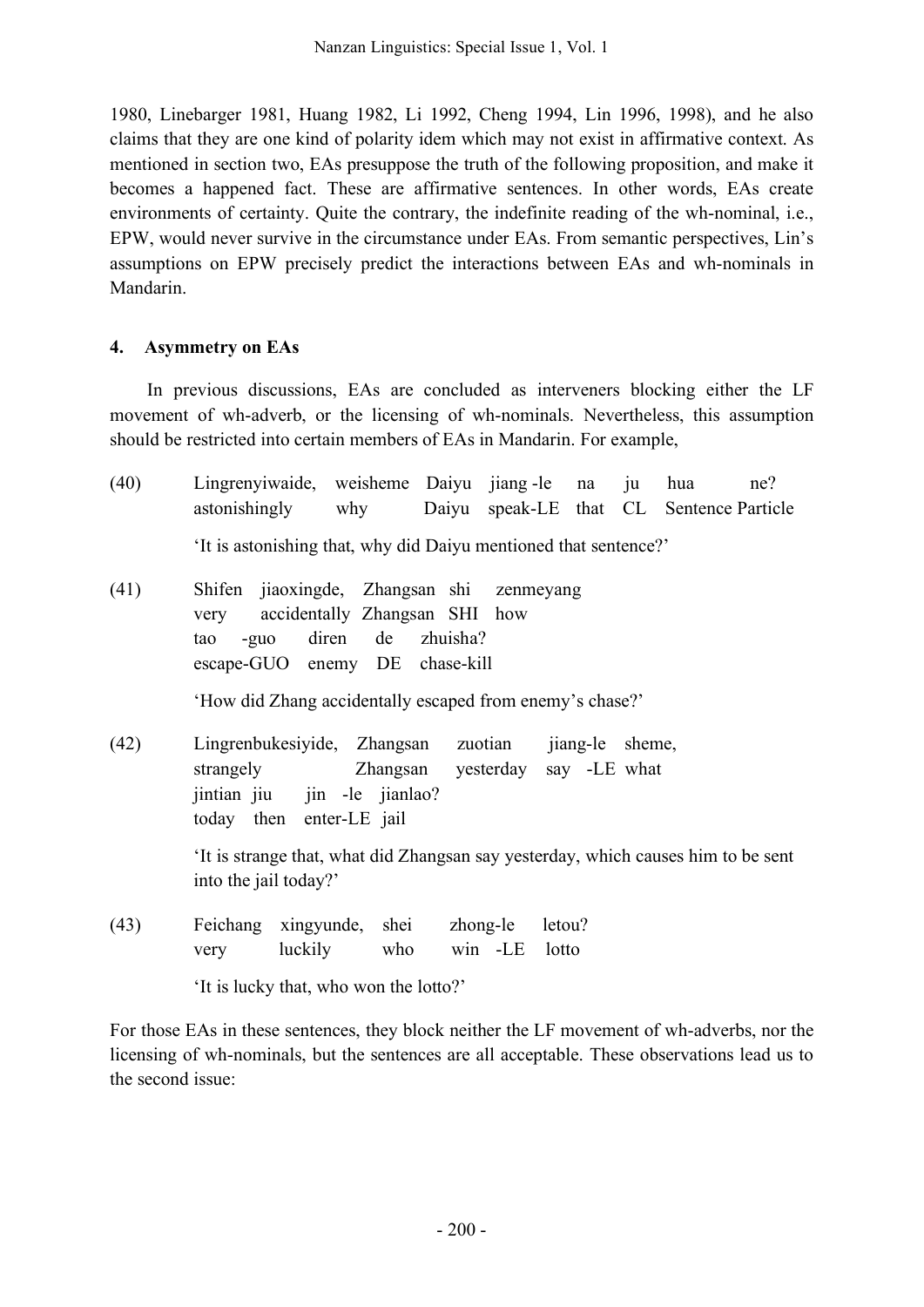- (7) Sub-classification of EAs in Mandarin
	- i. Are they all derived from corresponding adjectives? Does any difference occur among them?
	- ii. How do the differences affect their interactions with other elements?

### **4.1 Two types of EAs**

EAs in (40)-(43) are morphologically different from those we have discussed in the previous sections. Being capable of delivering speaker's attitude in Mandarin, EAs can be separated in terms of morphological suffix *–de*:

| (a) with identical suffix                                                  |                                                                                    | (b) without identical suffix                                                               |                                                                                                                                                |  |
|----------------------------------------------------------------------------|------------------------------------------------------------------------------------|--------------------------------------------------------------------------------------------|------------------------------------------------------------------------------------------------------------------------------------------------|--|
| xingyunde<br>buxingde<br>churenyilaode<br>lingrenyiwaide<br>mominggimiaode | 'luckily'<br>'unfortunately'<br>'unexpectedly'<br>'unexpectedly'<br>'inexplicable' | xingkui<br>xinghao<br>fanzheng<br>haozai<br>juran<br>jingran<br>kexi<br>haihao<br>pianpian | 'fortunately'<br>'fortunately'<br>'at least'<br>'luckily'<br>'unexpectedly'<br>'unexpectedly'<br>'it's pity that'<br>'not-bad'<br>'contrarily' |  |

Focusing on the morphological affixes, Tang (2000) insists that EAs, as one type of modal adverbs, should be defined as adverbs that are not converted from adjectives. In Mandarin, therefore, adverbs in (44) are classified as EAs following Ernst's semantic interpretation, while only adverbs in (44b) are included as EAs, based on Tang's morphological definition.

In English, EAs are morphologically derived from the corresponding adjectives with the derivational affix *–ly*, such as *fortunately* from *fortunate*, and *unfortunately* from *unfortunate*. Parallel to those in English, EAs in Mandarin in (44a) can be regarded as the result of deriving from adjectives with suffix –*de*, such as *xingyunde* 'luckily' from *xingyunde* 'lucky'.  $6\text{ The members in this sub-type, in addition, are not limited in number, since adjectives in$ Mandarin are known as an open class. On the other hand, members of the sub-type in (44b), do not have any affix in common, because they are not derived from adjectives, as well as lacking of the corresponding adjectives. The amount of number in this sub-type, of course, is limited. Comparing with adjectives in Mandarin, the suffix *–de* could be also regarded as a kind of modifier markers. In this case, EAs in (44b) that lack of this modifier marker could not be considered as modifiers. For distinguishing these two types in Mandarin, EAs in (44b) are labeled in this paper as **Adv-EAs**, while those derived from adjectives as **Adj-EAs**. The

 $6\,$  With the same phonological form  $-DE$ , the affix of adjective are distinctive from that of adverb in written form. For example,  $-\hat{p}$  is the affix for adjectives, while  $-\hat{p}$  is the affix for adverbs.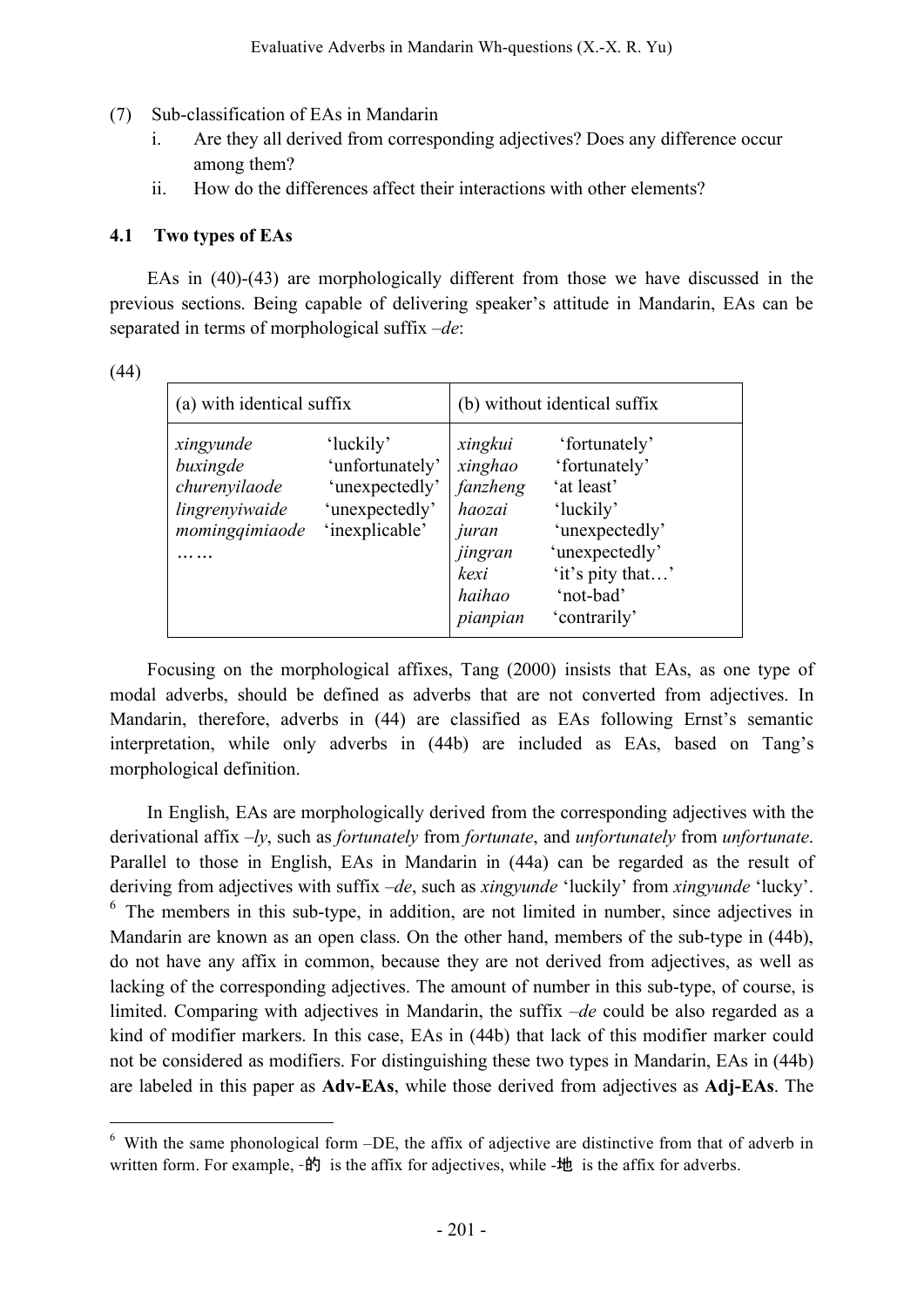morphological distinctions between Adj-EAs and Adv-EAs are listed as following:

(45)

|                                        | English                            | Mandarin                                                                                                  |                                                                                        |  |  |
|----------------------------------------|------------------------------------|-----------------------------------------------------------------------------------------------------------|----------------------------------------------------------------------------------------|--|--|
|                                        | EAs                                | Adj-EAs                                                                                                   | Adv-EAs                                                                                |  |  |
| positive form                          | fortunately<br>normally            | xingyunde 'luckily'<br>zhengchangde 'normally'                                                            | 'fortunately'<br>xinghao<br>'fortunately'<br>xingkui<br>'unexpectedly'<br>iuran        |  |  |
| negative form unfortunately            | abnormally                         | <i>buxingyunde</i> 'unluckily'<br>feizhengchangde 'abnormally'                                            | *buxinghao, *feixinghao,<br>*buxingkui, *feixingkui,<br>*feijuran<br>* <b>bu</b> juran |  |  |
| correspondent fortunate/<br>adjectives | unfortunate<br>normal/<br>abnormal | <i>xingyunde</i> 'lucky'<br>buxingyunde, 'unlucky'<br>zhengchangde 'normal'<br>feizhengchangde 'abnormal' |                                                                                        |  |  |

The asymmetry between Adv-EAs and Adj-EAs could be discovered not only in the morphological formation, but also in the syntactic distribution.

### **4.2 Relative positions for Adv-EAs and Adj-EAs**

According to Zhang's (2000ab) observations on adverbs in Mandarin, higher adverbs, such as EAs or epistemic adverbs, occur in higher layers, preceding the non-sentential adverbs. He also claims that freely interchangeability takes place only when two adverbs belong to the same layers. But it is not the case for Adv-EAs and Adj-EAs:

| $(46)$ a. | Haihao, xingyunde, Zhangsan taochu bangfei de                            |  | not-bad luckily Zhangsan escape kidnapper DE prison                    |           | qiujin. |
|-----------|--------------------------------------------------------------------------|--|------------------------------------------------------------------------|-----------|---------|
|           | 'Fortunately, Zhangsan luckily escaped from captivity.'                  |  |                                                                        |           |         |
|           | b. *Xingyunde, haihao, Zhangsan taochu bangfei                           |  |                                                                        | de        | qiujin. |
| $(47)$ a. | ?Pianpian, buxingde, Xiaoli bei pian-le yibaiwan.                        |  | contrarily unluckily Xiaoli BEI cheat-LE one-million-dollar            |           |         |
|           |                                                                          |  | 'Contrarily, it is unlucky for Xiaoli to been cheated for one million. |           |         |
|           | b. *Buxingde, pianpian, Xiaoli bei pian-le                               |  |                                                                        | yibaiwan. |         |
|           | However, the interchangeability is allowed between two Adj-EAs:          |  |                                                                        |           |         |
| $(48)$ a. | Lingrenyiwaide, Xiaoli hen xingyunde<br>unexpectedly Xiaoli very luckily |  | tao-guo yi<br>escape-GUO one calamity                                  |           | jie.    |

b. Hen xingyunde, Xiaoli lingrenyiwaide tao-guo yi jie. very luckily Xiaoli unexpectedly escape-GUO one calamity 'Unexpectedly, Xiaoli luckily escape from this calamity.'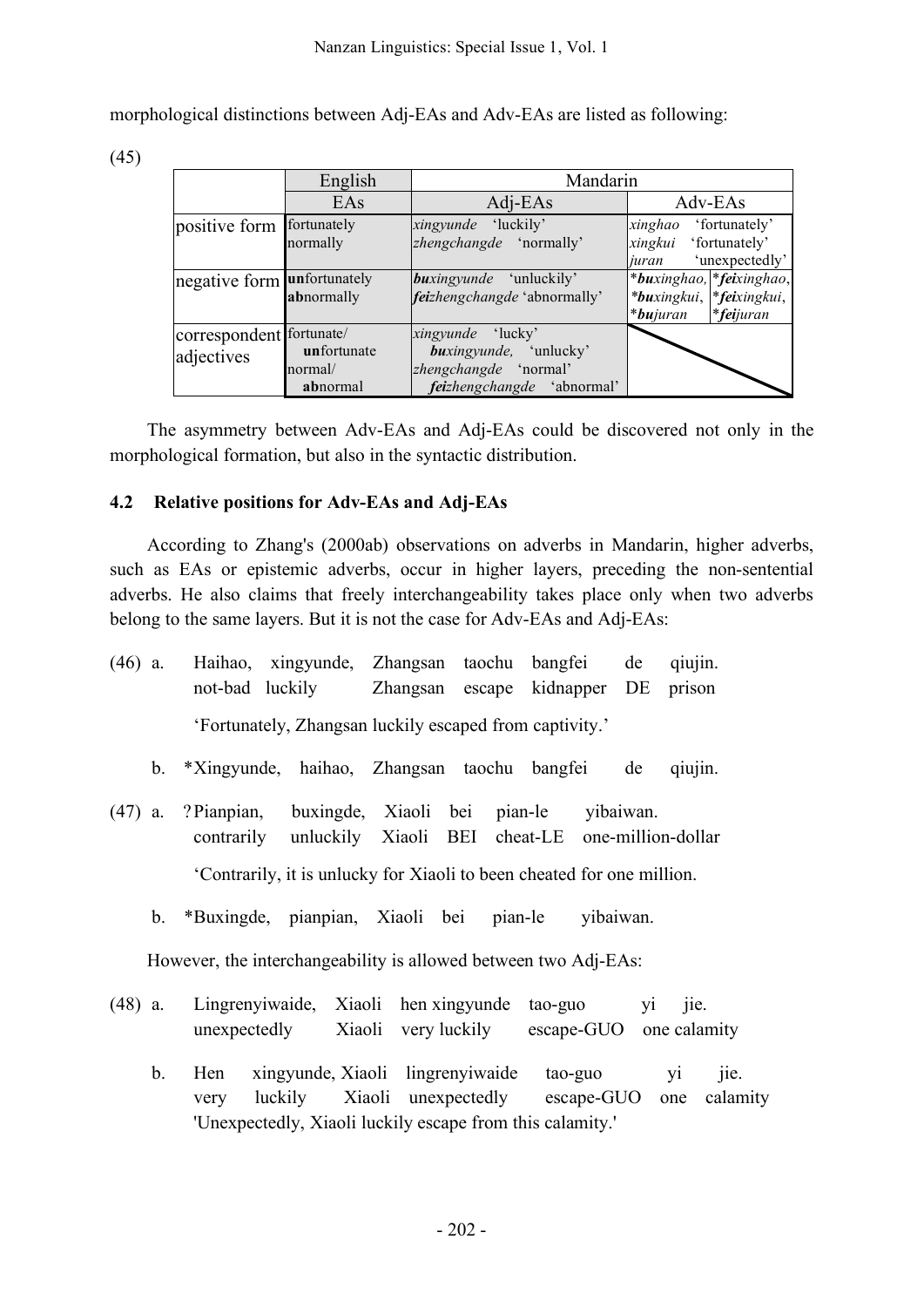As the empirical evidence arguing for the asymmetry, Adv-EAs and Adj-EAs are allowed to be able to occur simultaneously, only if Adv-EAs precede Adj-EAs. Adopting Rizzi's split CP structure mentioned in (14), two types of EAs would be clearly distinguished in distributions:

(49) ForceP >  $Top^*$  >  $Int$  >  $FocP$  >  $Adv$ - $EA$  >  $Adj$ - $EA$  >  $TopP^*$  >  $FinP$  >  $IP$ 

#### **4.3 Syntactic derivations of Adv-EAs and Adj-EAs**

Following Cinque's (1999) assumptions on adverbs cross-linguistically, as well as Rizzi's (2004) explanations on the hierarchical ordering among adverbs in Italian, two types of EAs are proposed to derived through two steps: Merge and Move.

#### **First step—base generated in Spec**

According to Cinque's assumption, EAs "are generated in the specifier position of an evaluative mood head" (Cinque 1999:85). And in the universal hierarchy of functional heads, this evaluative mood head projects to a maximal projection,  $\text{Mod}_{\text{Evalu}}\text{P}$ , located above TP (IP). EAs are assumed to merge in the specifier position of the evaluative mood head. Based on the ordering mentioned in (49),  $\text{Mod}_{\text{Evaluate}}$  should occur higher than lower Top<sup>\*</sup> and FinP:



Launching from the Spec of **Mood<sub>Evalu</sub>P**, Adv-EAs and Adj-EAs would then be assumed to take a movement, respectively to different positions, due to the features inherited in these two types of EAs.

#### **Second step—another projection is required**

Parallel to similar blocking effect caused by negation and some quantificational adverbs in French (Obenauer 1983, Rizzi 2004:8), Adv-EAs and Adj-EAs leaving effects on wh-phrases and some non-sentential adverbs, respectively, are suggested to move to another position, named **Modifier**, which is syntactically located higher than **Mood**<sub>Evalu</sub>P in Rizzi's split CP structure. Adopting Rizzi's assumptions that adverbs move to the Spec position of Mod, Adj-EAs are postulated to move to the Spec of **ModP**, motivated by the modifier feature.

As to the situations in Adv-EAs, it is plausible to treat Adv-EAs as A' specifiers with quantificational feature, since they indeed interact with wh-phrases. Motivated by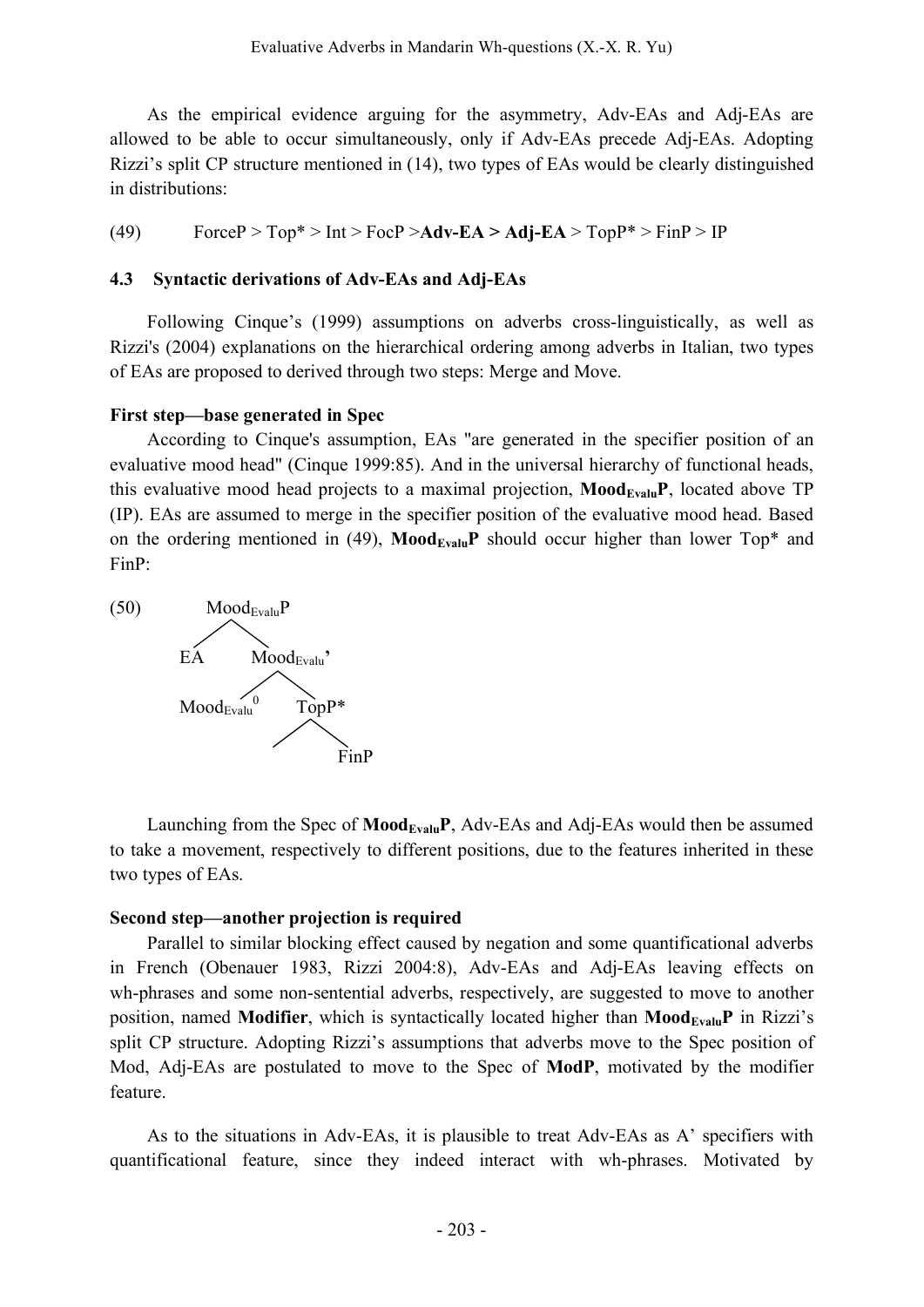quantificational feature, Adv-EAs are then postulated to move to another position, named **QuantP**, where Adv-EAs become "visible" for wh-phrases. Since Adv-EAs are observed to precede Adj-EAs, the landing site of Adv-EAs should be higher than that of Adj-EAs. The derivations of Adv-EAs and Adj-EAs would be illustrated as follows:



First of all, both Adv-EAs and Adj-EAs are assumed to be base-generated in Spec of  $Mood_{Evalu}P$ . Then EAs move differently, motivated by the distinct features. Adj-EAs move to Spec of ModP, due to modifier feature, while Adv-EAs take a different movement to the Spec of QuantP, triggered by quantificational feature. With separated and precise positions, we can clearly discuss the blocking effects caused by these two types of EAs.

But this hypothesis encounters two further problems: if EAs do have quantificational feature, (i) how and where could they be licensed, and (ii) how to distinguish Adv-EAs from Adj-EAs?

Movement of Adv-EAs seems to be a proper solution for these problems. For the first problem, EAs that can interact with wh-phrases are claimed to move to another functional head, where the intervention on the LF movement of wh-adverbs takes place, as well as blocking the licensing of wh-nominals. According to Rizzi's split CP structure in (52), the position of QuantP should be located between Wh operator, **Int**, and the wh-phrases, for the sake of constructing intervention effect and blocking.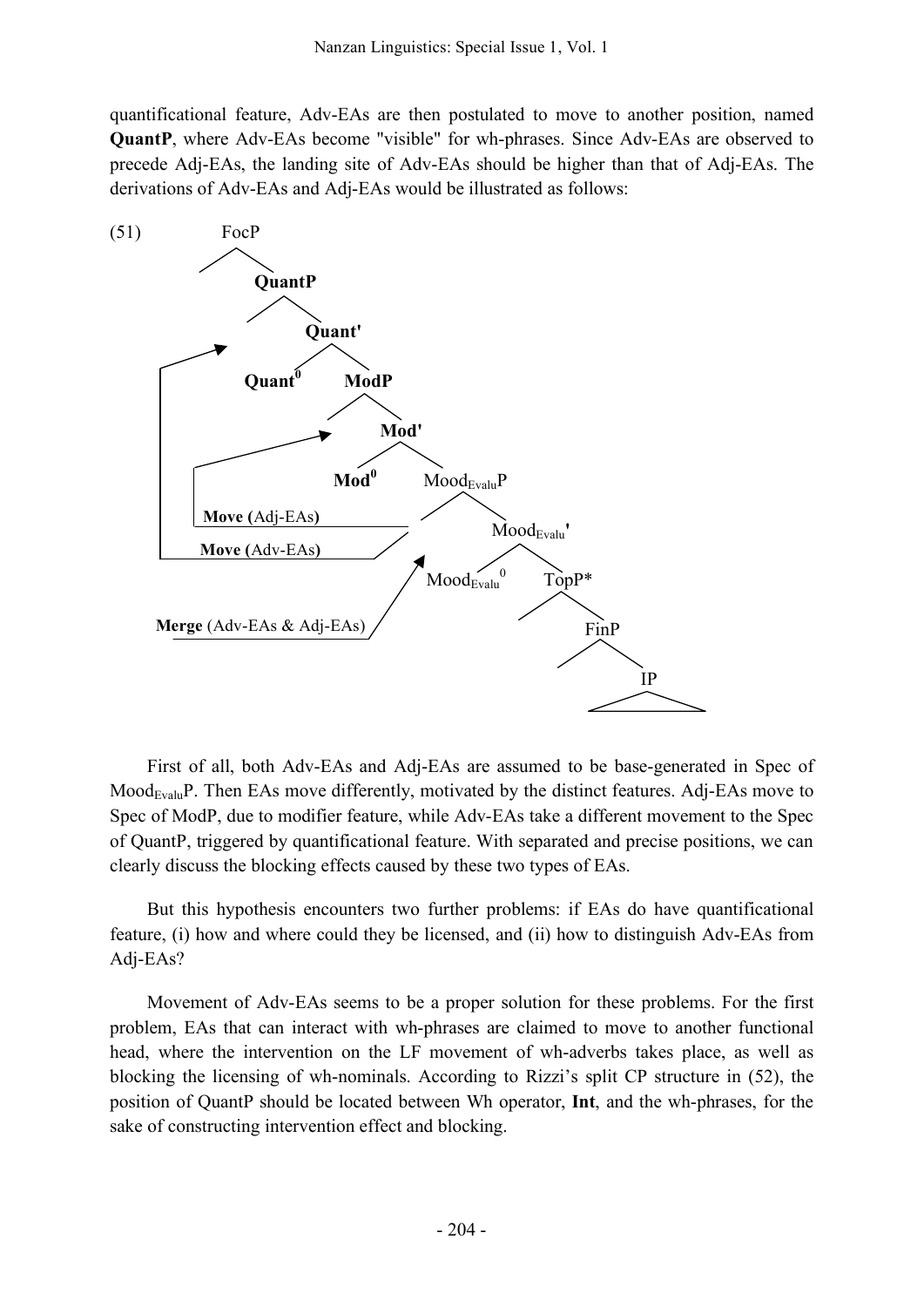(52) Force Top\* **Int** Top\* Focus **Mod**\* Top\* Fin IP

(Rizzi 2004:18)

As long as quantificational feature of the moved adverbs is licensed in the Spec position of QuantP, the second issue would then be solved immediately. With the assumption of movement, EAs are clearly separated into two groups: EAs with quantificational features and those with modifier features. At the same time, this division can also point out the difference between Adv-EAs and Adj-EAs.

### **4.4 Blocking effect caused by Adv-EAs and Adj-EAs**

As mentioned above, Adj-EAs block other adverbs, which cause the failure of the sentence. Take a look at the sentenced mentioned in (19):

| $(19)$ a.   |                                                 | Henbuxingde, tamen keneng dui ni you pianjian.                 |  |  |                                |
|-------------|-------------------------------------------------|----------------------------------------------------------------|--|--|--------------------------------|
|             | unfortunately they                              |                                                                |  |  | probably to you have prejudice |
|             |                                                 | 'It is unfortunate that they obviously have prejudice in you.' |  |  |                                |
| $b_{\perp}$ | *Keneng, henbuxingde tamen dui ni you pianjian. |                                                                |  |  |                                |
|             |                                                 | probably unfortunately they to you have prejudice              |  |  |                                |

Adj-EA, *henbuxingde* 'unfortunately', and *keneng* 'probably' in (19) are classified into the same subclass with the same modifier feature, which allows them to interact with each other. And the ungrammaticality caused by the forward movement of *keneng* 'probably' is predicted through RM:

(53) X Z Y [+modifier] [+modifier] [+modifier] Spec Mod Adj-EA adverb \*

An Adj-EA with modifier feature stands as an interrupter, blocking the movement of the c-commanded adverbs. And these elements could be regarded as "of the same structural type", since they carry the same feature.

Without modifier feature, Adv-EAs would not block the movement of adverbs,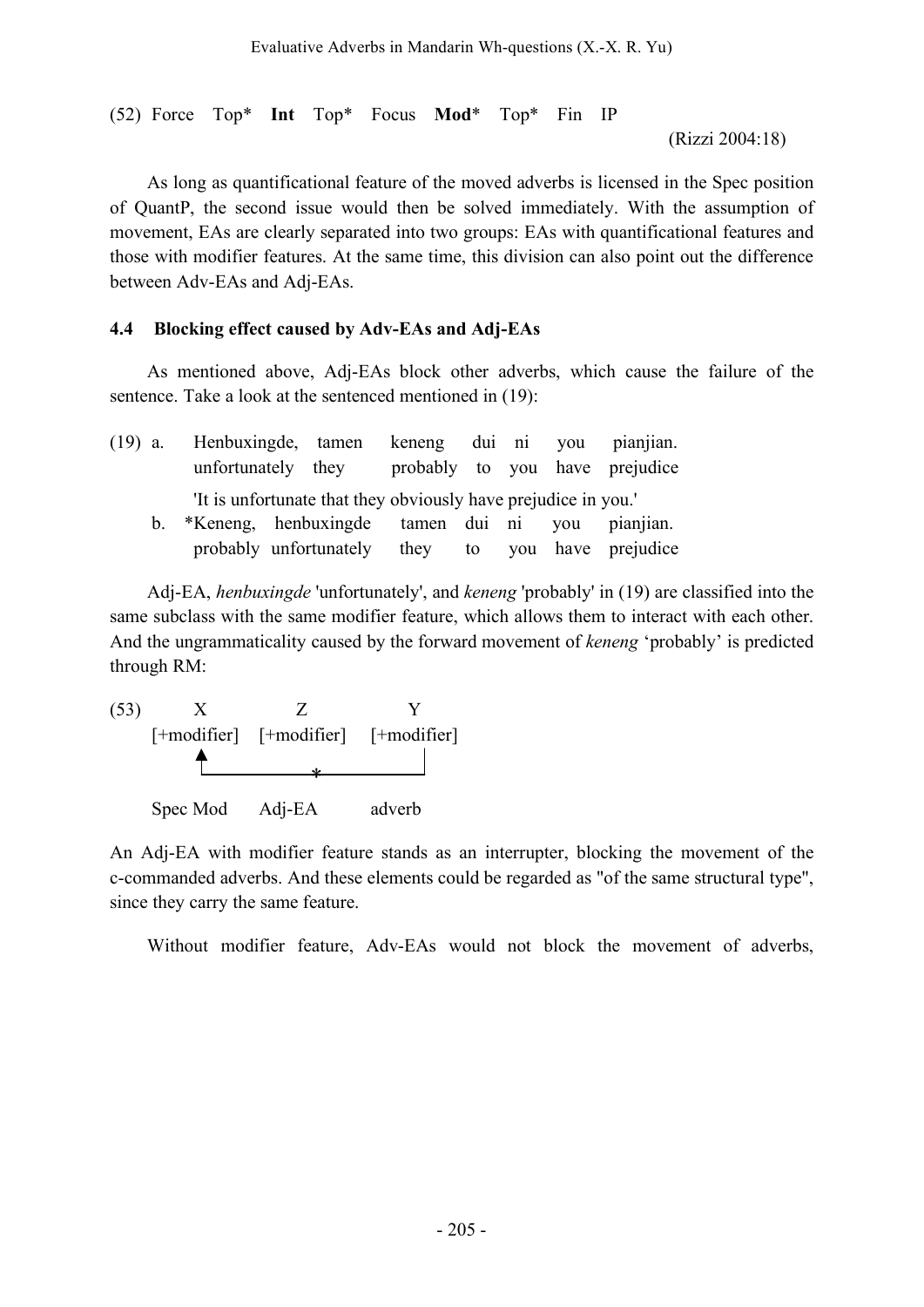theoretically. However, Adv-EAs occur always preceding Adj-EAs in (46) and (47), as well as manner adverb in (54):

- (46) a. Haihao, xingyunde, Zhangsan taochu bangfei de qiujin. not-bad luckily Zhangsan escape kidnapper DE prison 'Fortunately, Zhangsan luckily escaped from captivity.'
	- b. \*Xingyunde, haihao, Zhangsan taochu bangfei de qiujin.
- (54) a. Zhangsan **xingkui zixide** hedui-gou shangpin de shulang, Zhangsan fortunately carefully check-GUO goods DE amount buran ta jiu dei peichang sunshi le. otherwise he then must compensate damage

'It is fortunate that Zhangsan has carefully checked up the amount of goods. Otherwise he must compensate the lost.'

b. \*Zhangsan **zixide xingkui** hedui-gou shangpin de shulang, Zhangsan carefully fortunately check-GUO goods DE amount buran ta jiu dei peichang sunshi le. otherwise he then must compensate damage

These wrong orderings result from the rigorous hierarchical ordering among adverbs. According to the tree structure in (51), the landing site of Adv-EAs is presumed to be higher than that of Adj-EAs and manner adverbs.

As to the intervention effect caused by Adv-EAs, the movement of Adv-EAs under RM can also properly accounts for the phenomena mentioned at the beginning. The relevant examples are listed again as follows  $((55) = (36), (56) = (26)$ :

- (55) a. Ta ai-shang-le shei? he loved who 'Whom did he love?
	- b. Keneng ta ai-shang-le shei. probably he loved who

'Maybe he fell in love with someone.'

- c. \*/??Xingkui ta ai-shang-le shei, fortunately he loved what
- (56) a. Xiaozhang weisheme neng canjia wuhui ? Xiaozhang why can join party 'Why can Xiaozhang join the party?'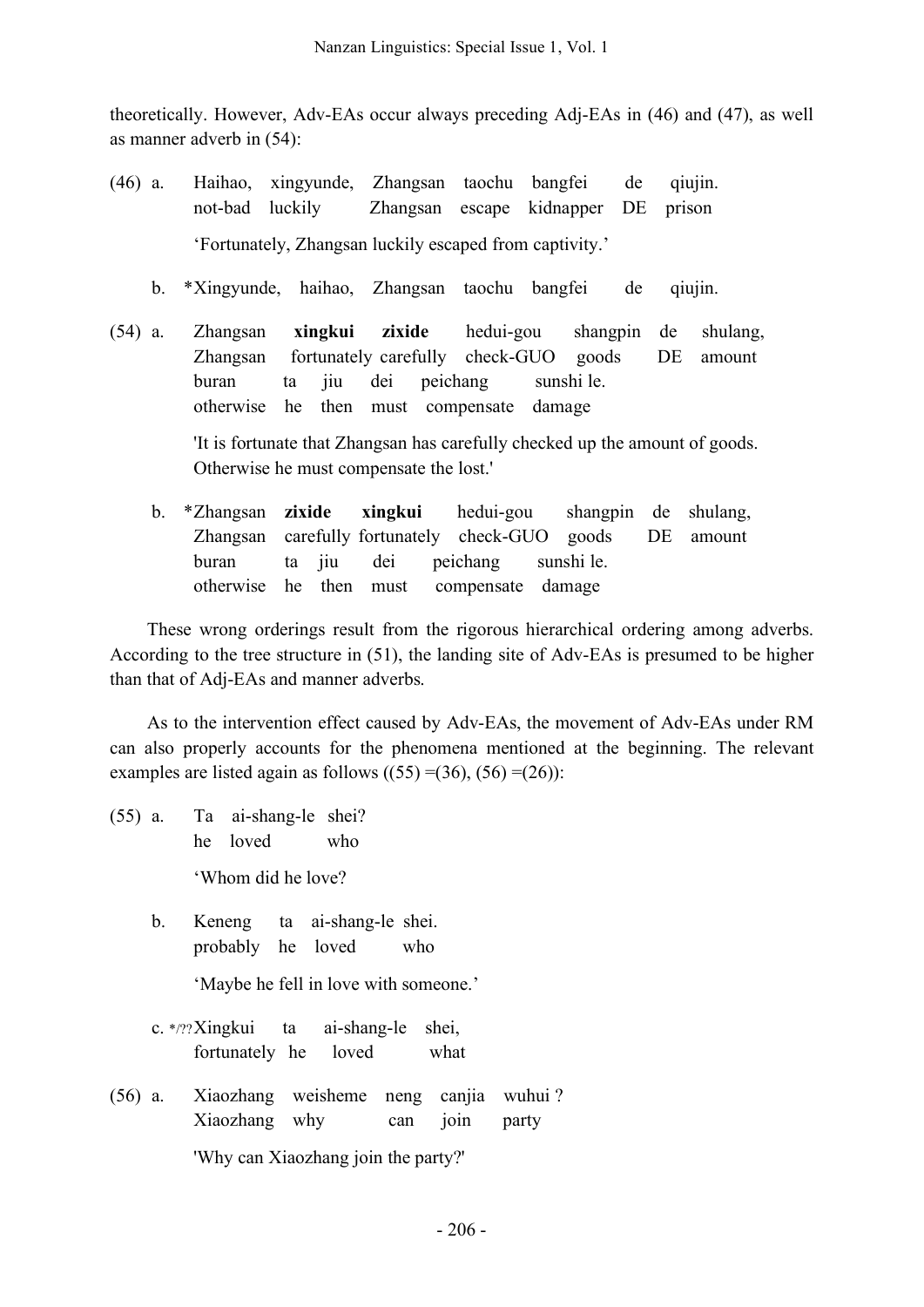| b. *Xinghao Xiaozhang weisheme neng canjia wuhui? | fortunately Xiaozhang why can            |  | 1011 party |  |
|---------------------------------------------------|------------------------------------------|--|------------|--|
| c. *Xiaozhang xinghao weisheme neng canjia wuhui? | Xiaozhang fortunately why can join party |  |            |  |

Once Adv-EAs are proposed to inhered a quantificational feature, they are predicted to interact with wh-adverbs—*weisheme* 'why' and wh-nominal—*sheme* 'what' and *shei* 'who'. Therefore, the intervention effect between Adv-EAs and wh-phrases can also be schematized as follows:



The sentence in (55c) and (56c) are ungrammatical, because wh-nominal *shei* 'who' can not be successfully licensed by the initial operator as in (57a), and wh-adverb *weisheme* 'why', can not take a LF movement as in (57b).

In short, we can summarize this section with following table:

(58)

| EAs               | in English             | in Mandarin   |                          |  |  |
|-------------------|------------------------|---------------|--------------------------|--|--|
|                   |                        | $Adj-EAs$     | Adv-EAs                  |  |  |
| inherent feature  | modifier feature       |               | quantificational feature |  |  |
| base-generated in | Spec of $Mod_{Evalu}P$ |               |                          |  |  |
| Landing site      |                        | Spec of ModP  | Spec of QuantP           |  |  |
| interact with     |                        | other adverbs | wh-phrases               |  |  |

## **5. Conclusion**

Through the observations on the interactions with wh-phrases, EAs in Mandarin can be divided into two groups. Adv-EAs inherited quantificational feature, cause intervention effects on c-commanded wh-adverb, while Adj-EAs carrying modifier feature are allowed to precede other adverbs.

## **References**

Aoun, Josheph and Yen-hui Audrey Li. 1993. Wh-elements in situ: syntax or LF? *Linguistic Inquiry*  24: 199-238.

Beck, Sigrid. 1996. Quantified structures as barriers for LF movement. *Natural Language Semantics* 4, 1-56.